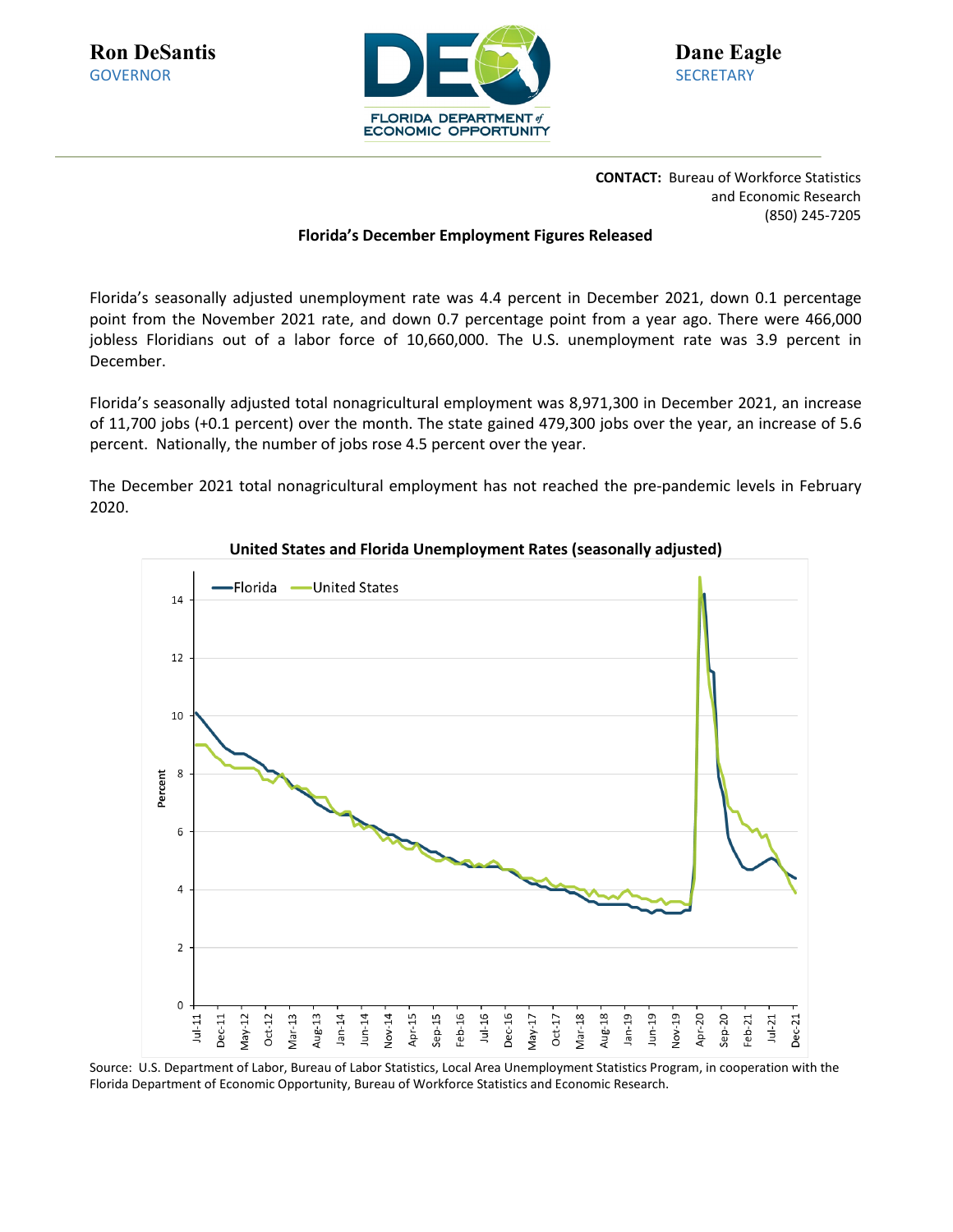#### **Florida's Nonagricultural Employment by Industry (Seasonally Adjusted)**

- Florida lost 1,269,200 jobs from February to April 2020 and has since gained back 92.1 percent of the jobs lost (+1,168,400 jobs).
- The number of jobs in Florida was 8,971,300 in December 2021, up 479,300 jobs compared to a year ago. All ten major industries experienced positive over-the-year job growth in December.
- The industries gaining jobs over the year included leisure and hospitality (+142,600 jobs, +14.3 percent); trade, transportation, and utilities (+91,300 jobs, +5.2 percent); professional and business services (+73,800 jobs, +5.4 percent); education and health services (+51,900 jobs, +4.0 percent); other services (+31,500 jobs, +9.8 percent); financial activities (+30,400 jobs, +5.1 percent); construction (+20,400 jobs, +3.6 percent); total government (+18,100 jobs, +1.7 percent); information (+10,200 jobs, +8.0 percent); and manufacturing (+9,000 jobs, +2.4 percent).

## **Local Area Unemployment Statistics (Not Seasonally Adjusted)**

- In December 2021, Miami-Dade County had the state's lowest unemployment rate (1.4 percent), followed by Monroe County (2.1 percent), St. Johns County (2.5 percent), and Collier County (2.7 percent).
- Putnam County had the highest unemployment rate (5.2 percent) in Florida in December 2021, followed by Hamilton County (5.1 percent), and Citrus County,Highlands County and Sumter County (4.7 percent each).

### **Area Nonagricultural Employment (Not Seasonally Adjusted)**

• In December 2021, all 24 metro areas in Florida had over-the-year job gains. The areas with the largest gains were Orlando-Kissimmee-Sanford (+91,400 jobs, +7.7 percent), Tampa-St. Petersburg-Clearwater (+74,100 jobs, +5.4 percent), and Miami-Miami Beach-Kendall (+68,000 jobs, +6.0 percent).

The unemployment and job growth rates are estimates, which are primarily based on surveys created and mandated by the U.S. Bureau of Labor Statistics in cooperation with the Florida Department of Economic Opportunity.

The unemployment rate is derived from Florida household surveys conducted by the U.S. Census Bureau under contract with the U.S. Bureau of Labor Statistics. The job growth rate is derived from Florida employer surveys conducted by the U.S. Bureau of Labor Statistics.

Both estimates are revised on a monthly basis. In addition, these estimates are benchmarked (revised) annually based on actual counts from Florida's Reemployment Assistance tax records and other data.

Procedures mandated by the U.S. Bureau of Labor Statistics may result in more variable month-to-month changes. For further information, go to[: http://www.bls.gov/sae/cesprocs.htm](http://www.bls.gov/sae/cesprocs.htm)

The mission of the Florida Department of Economic Opportunity is to promote economic prosperity for all Floridians and businesses through successful workforce, community, and economic development strategies. Please visit [www.floridajobs.org](http://www.floridajobs.org/) for more information.

*The next Florida Employment and Unemployment release will be March 14, 2022, at 10:00 A.M.*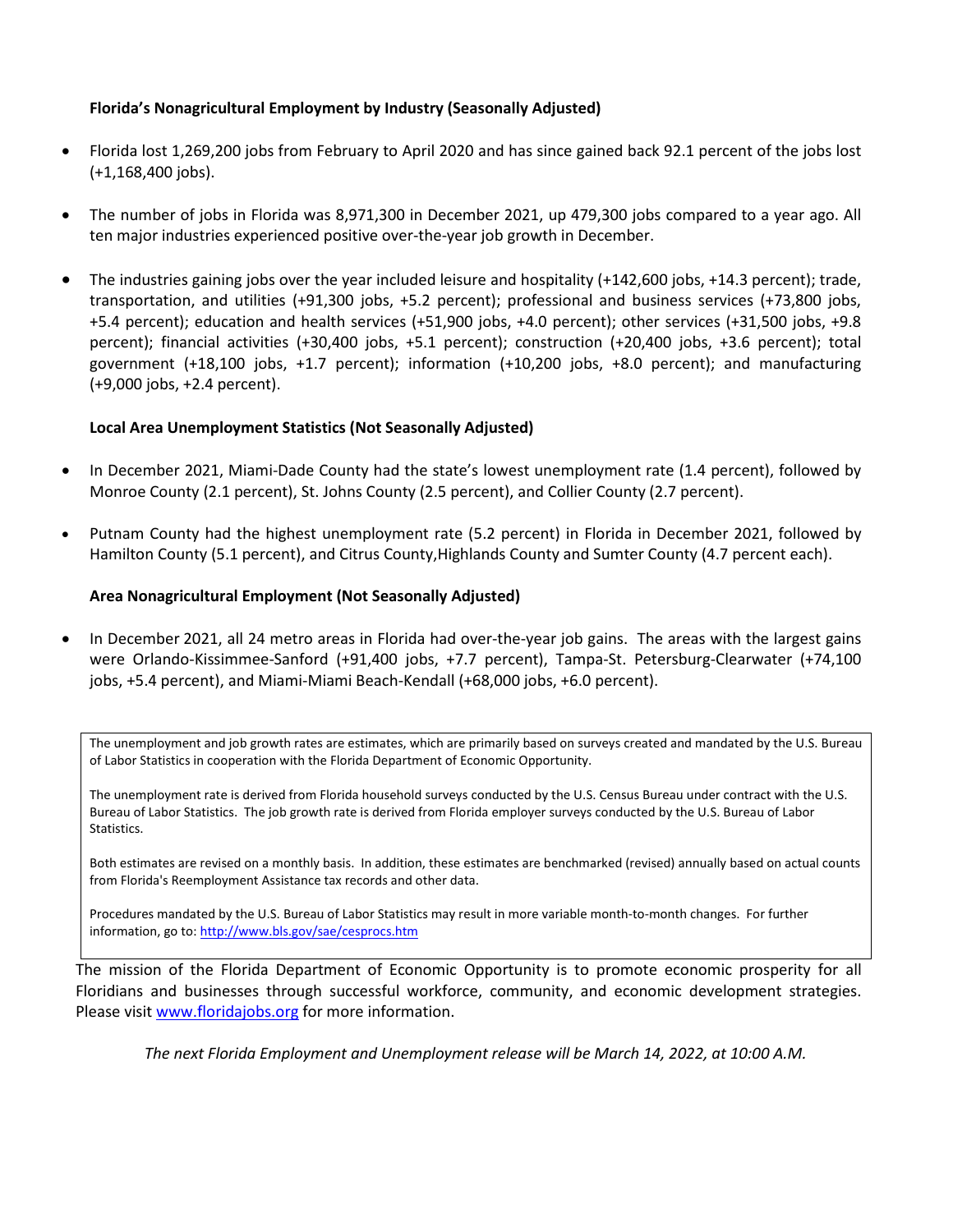### LABOR FORCE STATUS OF THE CIVILIAN NONINSTITUTIONAL POPULATION RELEASE DATE: JANUARY 21, 2022

|                           |                      |                      |               | Over-the-Month |         | Over-the-Year |         |  |  |  |  |  |
|---------------------------|----------------------|----------------------|---------------|----------------|---------|---------------|---------|--|--|--|--|--|
|                           | <b>Current Month</b> | Month Ago            | Year Ago      |                | Change  | Change        |         |  |  |  |  |  |
|                           | December 2021        | November 2021        | December 2020 | Level          | Percent | Level         | Percent |  |  |  |  |  |
|                           |                      |                      |               |                |         |               |         |  |  |  |  |  |
| <b>STATE OF FLORIDA</b>   |                      |                      |               |                |         |               |         |  |  |  |  |  |
| Civilian Noninstitutional |                      |                      |               |                |         |               |         |  |  |  |  |  |
| Population 16+            | 17,941,000           | 17,925,000           | 17,741,000    | 16,000         | 0.1     | 200,000       | 1.1     |  |  |  |  |  |
| Civilian Labor Force      | 10,660,000           | 10,631,000           | 10,044,000    | 29,000         | 0.3     | 616,000       | 6.1     |  |  |  |  |  |
| Employment                | 10,194,000           | 10,150,000           | 9,529,000     | 44,000         | 0.4     | 665,000       | 7.0     |  |  |  |  |  |
| Unemployment              | 466,000              | 481,000              | 515,000       | $-15,000$      | $-3.1$  | $-49,000$     | $-9.5$  |  |  |  |  |  |
| Unemployment Rate (%)     | 4.4                  | 4.5                  | 5.1           | $-0.1$         |         | $-0.7$        |         |  |  |  |  |  |
|                           |                      |                      |               |                |         |               |         |  |  |  |  |  |
|                           |                      | <b>UNITED STATES</b> |               |                |         |               |         |  |  |  |  |  |
| Civilian Noninstitutional |                      |                      |               |                |         |               |         |  |  |  |  |  |
| Population 16+            | 262,136,000          | 262,029,000          | 261,230,000   | 107,000        |         | 906,000       | 0.3     |  |  |  |  |  |
| Civilian Labor Force      | 162,294,000          | 162,126,000          | 160,671,000   | 168,000        | 0.1     | 1,623,000     | 1.0     |  |  |  |  |  |
| Employment                | 155,975,000          | 155,324,000          | 149,883,000   | 651,000        | 0.4     | 6,092,000     | 4.1     |  |  |  |  |  |
| Unemployment              | 6,319,000            | 6,802,000            | 10,789,000    | $-483,000$     | $-7.1$  | $-4,470,000$  | $-41.4$ |  |  |  |  |  |
| Unemployment Rate (%)     | 3.9                  | 4.2                  | 6.7           | $-0.3$         |         | $-2.8$        |         |  |  |  |  |  |
|                           |                      |                      |               |                |         |               |         |  |  |  |  |  |
|                           |                      |                      |               |                |         |               |         |  |  |  |  |  |
|                           |                      |                      |               |                |         |               |         |  |  |  |  |  |

### **SEASONALLY ADJUSTED**

|                             |                      | <b>NOT SEASONALLY ADJUSTED</b> |               |            |                |               |         |  |  |  |  |
|-----------------------------|----------------------|--------------------------------|---------------|------------|----------------|---------------|---------|--|--|--|--|
|                             |                      |                                |               |            | Over-the-Month | Over-the-Year |         |  |  |  |  |
|                             | <b>Current Month</b> | Month Ago                      | Year Ago      |            | Change         | Change        |         |  |  |  |  |
|                             | December 2021        | November 2021                  | December 2020 | Level      | Percent        | Level         | Percent |  |  |  |  |
| <b>STATE OF FLORIDA</b>     |                      |                                |               |            |                |               |         |  |  |  |  |
| Civilian Noninstitutional   |                      |                                |               |            |                |               |         |  |  |  |  |
| Population 16+              | 17,941,000           | 17,925,000                     | 17,741,000    | 16,000     | 0.1            | 200,000       | 1.1     |  |  |  |  |
| Civilian Labor Force        | 10,622,000           | 10,645,000                     | 9,969,000     | $-23,000$  | $-0.2$         | 653,000       | 6.6     |  |  |  |  |
| Employment                  | 10,283,000           | 10,260,000                     | 9,549,000     | 23,000     | 0.2            | 734,000       | 7.7     |  |  |  |  |
| Unemployment                | 339,000              | 385,000                        | 420,000       | $-46,000$  | $-11.9$        | $-81,000$     | $-19.3$ |  |  |  |  |
| Unemployment Rate (%)       | 3.2                  | 3.6                            | 4.2           | $-0.4$     |                | $-1.0$        |         |  |  |  |  |
|                             |                      | <b>UNITED STATES</b>           |               |            |                |               |         |  |  |  |  |
| Civilian Noninstitutional   |                      |                                |               |            |                |               |         |  |  |  |  |
| Population 16+              | 262,136,000          | 262,029,000                    | 261,230,000   | 107,000    |                | 906,000       | 0.3     |  |  |  |  |
| <b>Civilian Labor Force</b> | 161,696,000          | 162,099,000                    | 160,017,000   | $-403,000$ | $-0.2$         | 679,000       | 1.0     |  |  |  |  |

Employment 155,732,000 155,797,000 149,613,000 -65,000 \* 6,119,000 4.1 Unemployment 5,964,000 6,302,000 10,404,000 -338,000 -5.4 -4,440,000 -42.7 Unemployment Rate (%) 1 3.7 3.9 3.9 6.5 -0.2 -- 2.8 --

#### $*$  = less than 0.1 percent

Note: All estimates except unemployment rates are rounded to the nearest thousand. Items may not add to totals or compute to displayed percentages due to rounding. All data are subject to revision.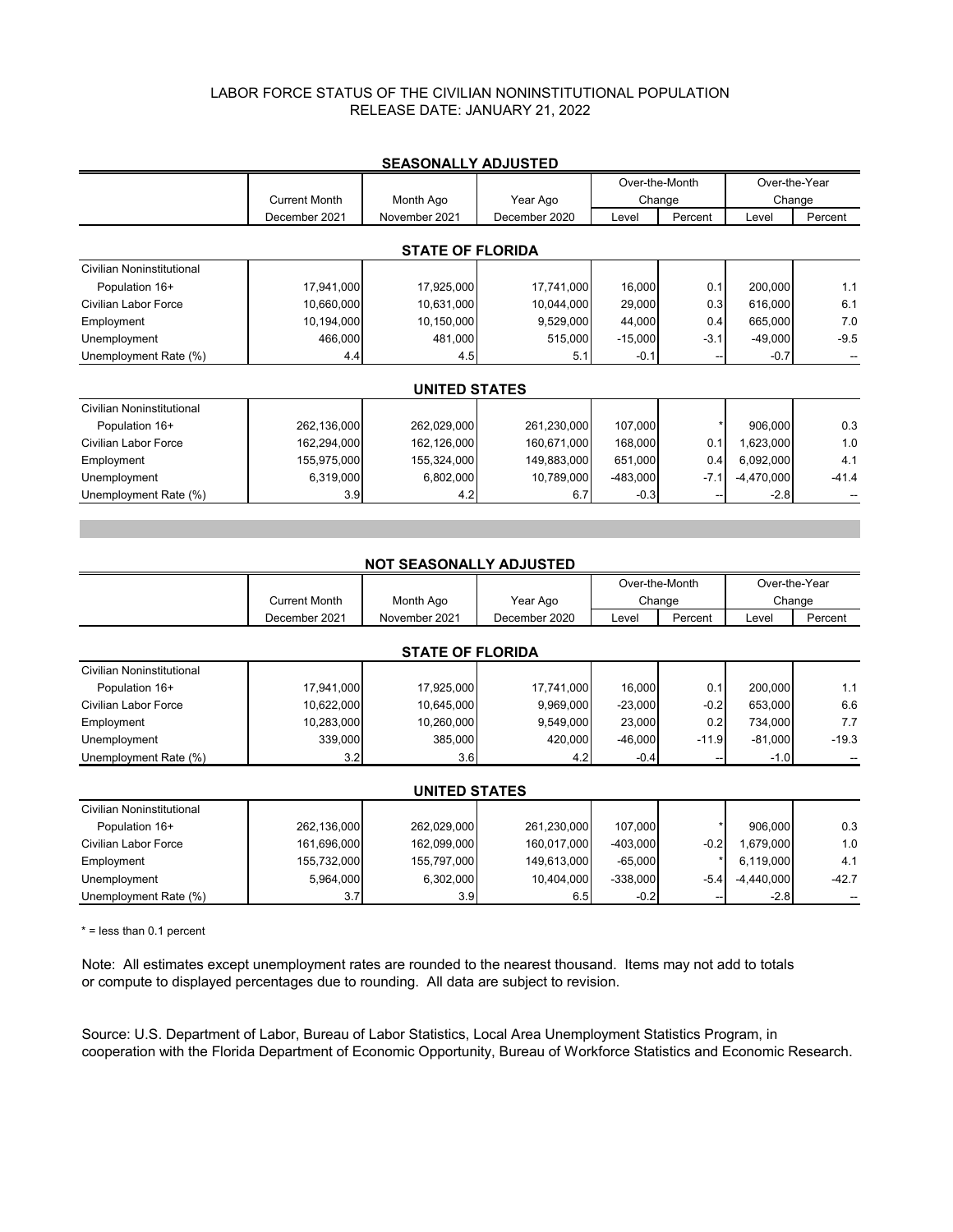## **Nonagricultural Employment in Florida Seasonally Adjusted**

|                                            |                              |                       |                 | Over-the-Month |                | Over-the-Year |                |
|--------------------------------------------|------------------------------|-----------------------|-----------------|----------------|----------------|---------------|----------------|
|                                            | <b>December</b> <sup>p</sup> | November <sup>"</sup> | <b>December</b> | Change         |                | Change        |                |
|                                            | 2021                         | 2021                  | 2020            | Level          | <b>Percent</b> | Level         | <b>Percent</b> |
| <b>Total Nonagricultural Employment</b>    | 8,971,300                    | 8,959,600             | 8,492,000       | 11,700         | 0.1            | 479,300       | 5.6            |
| <b>Total Private</b>                       | 7,869,900                    | 7,858,000             | 7,408,700       | 11,900         | 0.2            | 461,200       | 6.2            |
| Goods Producing                            | 976,100                      | 979,400               | 946,600         | $-3,300$       | $-0.3$         | 29,500        | 3.1            |
| Mining, Logging, and Construction          | 587,900                      | 591,300               | 567,400         | $-3,400$       | $-0.6$         | 20,500        | 3.6            |
| Construction                               | 582,300                      | 585,700               | 561,900         | $-3,400$       | $-0.6$         | 20,400        | 3.6            |
| Manufacturing                              | 388,200                      | 388,100               | 379,200         | 100            |                | 9,000         | 2.4            |
| Durable Goods                              | 267,100                      | 267,200               | 260,900         | $-100$         | $^\star$       | 6,200         | 2.4            |
| Nondurable Goods                           | 121,100                      | 120,900               | 118,300         | 200            | 0.2            | 2,800         | 2.4            |
| Service Producing                          | 7,995,200                    | 7,980,200             | 7,545,400       | 15,000         | 0.2            | 449,800       | 6.0            |
| <b>Private Service Providing</b>           | 6,893,800                    | 6,878,600             | 6,462,100       | 15,200         | 0.2            | 431,700       | 6.7            |
| Trade, Transportation, and Utilities       | 1,833,700                    | 1,826,500             | 1,742,400       | 7,200          | 0.4            | 91,300        | 5.2            |
| <b>Wholesale Trade</b>                     | 357,400                      | 357,400               | 340,600         | 0              | 0.0            | 16,800        | 4.9            |
| <b>Retail Trade</b>                        | 1,099,500                    | 1,095,000             | 1,058,900       | 4,500          | 0.4            | 40,600        | 3.8            |
| Transportation, Warehousing, and Utilities | 376,800                      | 374,100               | 342,900         | 2,700          | 0.7            | 33,900        | 9.9            |
| Information                                | 137,400                      | 137,700               | 127,200         | $-300$         | $-0.2$         | 10,200        | 8.0            |
| <b>Financial Activities</b>                | 628,000                      | 627,900               | 597,600         | 100            | $\star$        | 30,400        | 5.1            |
| Finance and Insurance                      | 424,000                      | 424,000               | 411,600         | 0              | 0.0            | 12,400        | 3.0            |
| Real Estate, Rental, and Leasing           | 204,000                      | 203,900               | 186,000         | 100            | $\star$        | 18,000        | 9.7            |
| <b>Professional and Business Services</b>  | 1,440,000                    | 1,445,600             | 1,366,200       | $-5,600$       | $-0.4$         | 73,800        | 5.4            |
| <b>Professional and Technical Services</b> | 675,800                      | 680,500               | 617,800         | $-4,700$       | $-0.7$         | 58,000        | 9.4            |
| Management of Companies and Enterprises    | 112,700                      | 112,900               | 109,500         | $-200$         | $-0.2$         | 3,200         | 2.9            |
| <b>Administrative and Waste Services</b>   | 651,500                      | 652,200               | 638,900         | $-700$         | $-0.1$         | 12,600        | 2.0            |
| <b>Education and Health Services</b>       | 1,358,000                    | 1,356,900             | 1,306,100       | 1,100          | 0.1            | 51,900        | 4.0            |
| <b>Educational Services</b>                | 179,500                      | 179,800               | 165,900         | $-300$         | $-0.2$         | 13,600        | 8.2            |
| <b>Health Care and Social Assistance</b>   | 1,178,500                    | 1,177,100             | 1,140,200       | 1,400          | 0.1            | 38,300        | 3.4            |
| Leisure and Hospitality                    | 1,143,200                    | 1,134,800             | 1,000,600       | 8,400          | 0.7            | 142,600       | 14.3           |
| Arts, Entertainment, and Recreation        | 193,100                      | 190,800               | 178,400         | 2,300          | 1.2            | 14,700        | 8.2            |
| <b>Accommodation and Food Services</b>     | 950,100                      | 944,000               | 822,200         | 6,100          | 0.6            | 127,900       | 15.6           |
| <b>Other Services</b>                      | 353,500                      | 349,200               | 322,000         | 4,300          | 1.2            | 31,500        | 9.8            |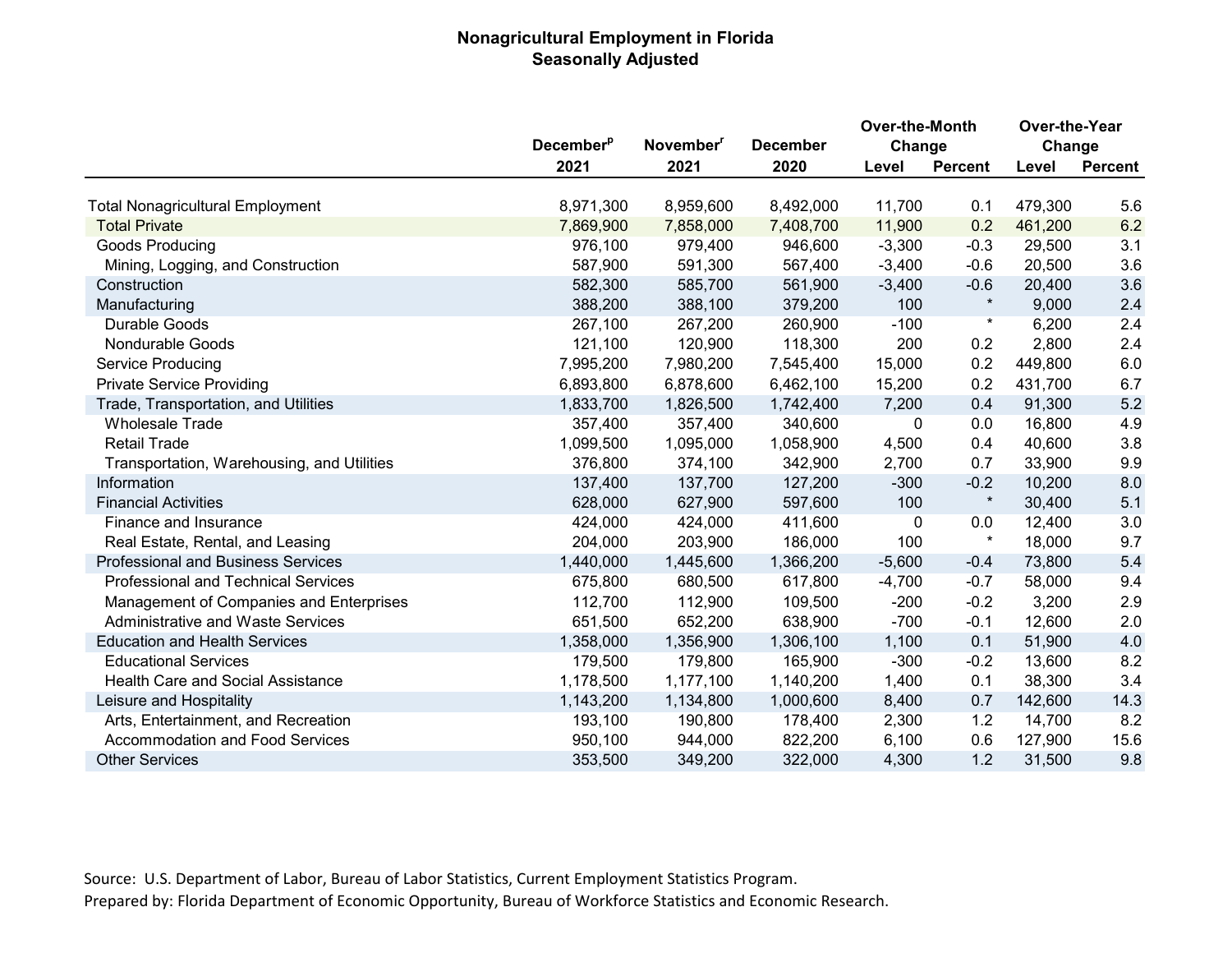## **Nonagricultural Employment in Florida Seasonally Adjusted**

|                           | December <sup>P</sup> | November  | December  | Over-the-Month<br>Change |                | Over-the-Year<br>Change |                |
|---------------------------|-----------------------|-----------|-----------|--------------------------|----------------|-------------------------|----------------|
|                           | 2021                  | 2021      | 2020      | Level                    | <b>Percent</b> | ∟evel                   | <b>Percent</b> |
| <b>Total Government</b>   | 1,101,400             | 1,101,600 | 1,083,300 | -200                     |                | 18,100                  | 1.7            |
| <b>Federal Government</b> | 149.400               | 149,800   | 146,800   | -400                     | $-0.3$         | 2,600                   | 1.8            |
| <b>State Government</b>   | 234.400               | 235,800   | 239,600   | $-1,400$                 | $-0.6$         | $-5.200$                | $-2.2$         |
| Local Government          | 717,600               | 716,000   | 696,900   | ,600                     | 0.2            | 20.700                  | 3.0            |

Released: January 21, 2022

 $p =$  preliminary,  $r =$  revised

\* - less than 0.1 percent

Note: Sum of detail may not equal totals due to rounding or the exclusion of certain industries from publication. All data are subject to revision.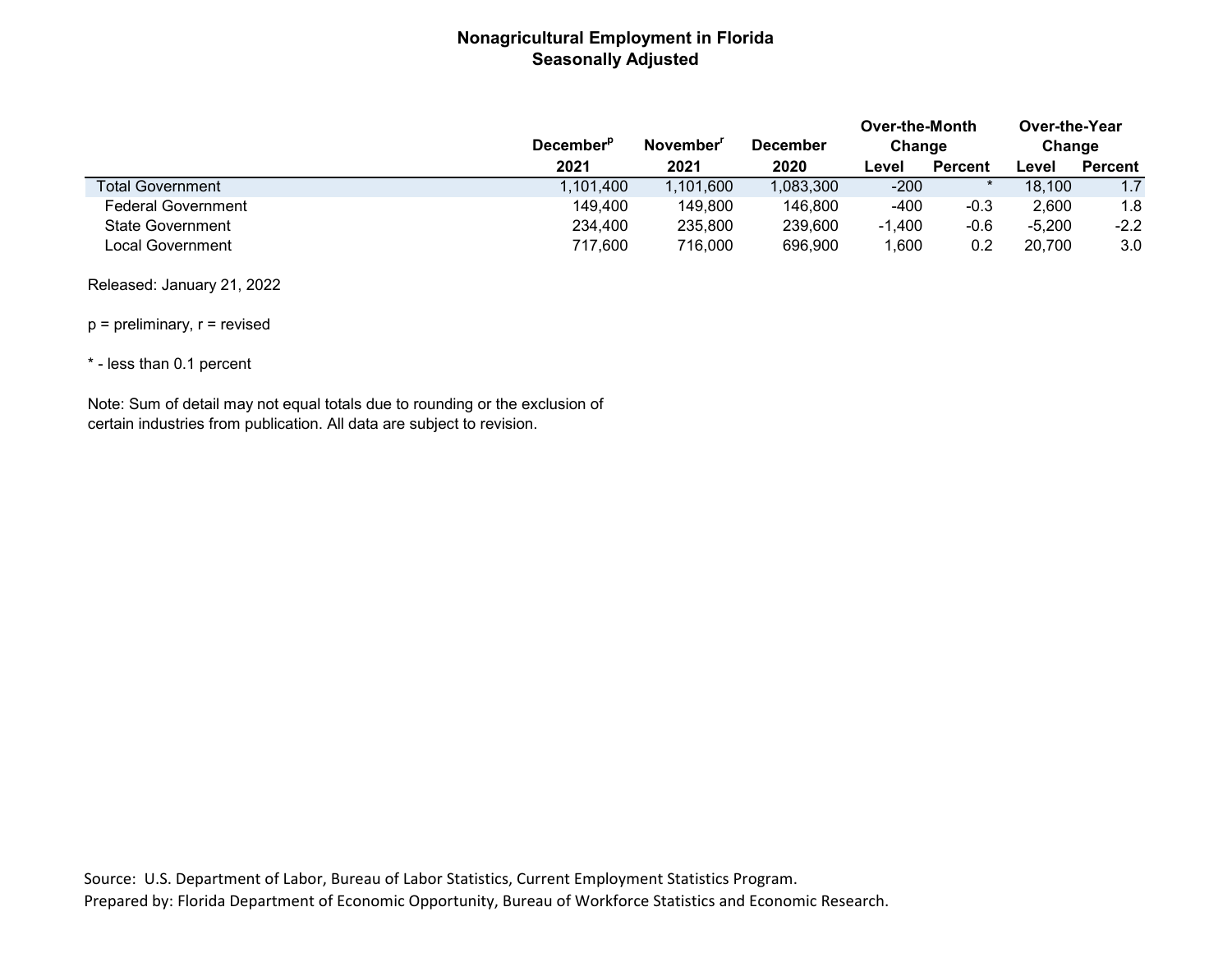Released January 21, 2022

|                                                      |           |           |           | Change from          |         |                      |          |
|------------------------------------------------------|-----------|-----------|-----------|----------------------|---------|----------------------|----------|
|                                                      | December  | November  | December  | Nov 2021 to Dec 2021 |         | Dec 2020 to Dec 2021 |          |
| <b>Industry Title</b>                                | 2021      | 2021      | 2020      | Level                | Percent | Level                | Percent  |
| <b>Total Nonagricultural Employment</b>              | 9,073,600 | 9,058,500 | 8,581,500 | 15,100               | 0.2%    | 492,100              | 5.7%     |
| <b>Total Private</b>                                 | 7,955,300 | 7,932,500 | 7,483,700 | 22,800               | 0.3%    | 471,600              | 6.3%     |
| <b>Goods Producing</b>                               | 974,300   | 980,400   | 947,400   | $-6,100$             | $-0.6%$ | 26,900               | 2.8%     |
| <b>Mining and Logging</b>                            | 5,600     | 5,600     | 5,500     | 0                    | 0.0%    | 100                  | 1.8%     |
| Mining, except Oil and Gas                           | 3,300     | 3,300     | 3,300     | 0                    | 0.0%    | 0                    | 0.0%     |
| Mining, Logging, and Construction                    | 586,300   | 591,400   | 566,600   | $-5,100$             | $-0.9%$ | 19,700               | 3.5%     |
| <b>Construction</b>                                  | 580,700   | 585,800   | 561,100   | $-5,100$             | $-0.9%$ | 19,600               | 3.5%     |
| <b>Construction of Buildings</b>                     | 120,500   | 120,300   | 109,900   | 200                  | 0.2%    | 10,600               | 9.6%     |
| Heavy and Civil Engineering Construction             | 76,400    | 76,200    | 71,700    | 200                  | 0.3%    | 4,700                | 6.6%     |
| <b>Specialty Trade Contractors</b>                   | 383,800   | 389,300   | 379,500   | $-5,500$             | $-1.4%$ | 4,300                | 1.1%     |
| <b>Building Equipment Contractors</b>                | 164,700   | 166,400   | 165,600   | $-1,700$             | $-1.0%$ | $-900$               | $-0.5%$  |
| Manufacturing                                        | 388,000   | 389,000   | 380,800   | $-1,000$             | $-0.3%$ | 7,200                | 1.9%     |
| Durable Goods                                        | 266,500   | 267,700   | 261,700   | $-1,200$             | $-0.4%$ | 4,800                | 1.8%     |
| <b>Fabricated Metal Product Manufacturing</b>        | 41,500    | 41,200    | 40,000    | 300                  | 0.7%    | 1,500                | 3.8%     |
| <b>Computer and Electronic Product Manufacturing</b> | 44,600    | 44,700    | 44,800    | $-100$               | $-0.2%$ | $-200$               | $-0.4%$  |
| <b>Communications Equipment Manufacturing</b>        | 5,500     | 5,500     | 5,500     | 0                    | 0.0%    | $\pmb{0}$            | 0.0%     |
| <b>Transportation Equipment Manufacturing</b>        | 49,100    | 49,300    | 48,900    | $-200$               | $-0.4%$ | 200                  | 0.4%     |
| Aerospace Product and Parts Manufacturing            | 27,700    | 27,700    | 27,400    | 0                    | 0.0%    | 300                  | 1.1%     |
| Miscellaneous Durable Goods Manufacturing            | 34,000    | 33,900    | 32,600    | 100                  | 0.3%    | 1,400                | 4.3%     |
| Nondurable Goods                                     | 121,500   | 121,300   | 119,100   | 200                  | 0.2%    | 2,400                | 2.0%     |
| <b>Food Manufacturing</b>                            | 35,200    | 34,700    | 34,000    | 500                  | 1.4%    | 1,200                | 3.5%     |
| Beverage and Tobacco Product Manufacturing           | 11,800    | 11,800    | 11,400    | $\mathbf{0}$         | 0.0%    | 400                  | 3.5%     |
| <b>Paper Manufacturing</b>                           | 8,300     | 8,300     | 8,400     | 0                    | 0.0%    | $-100$               | $-1.2%$  |
| <b>Printing and Related Support Activities</b>       | 13,100    | 13,300    | 15,300    | $-200$               | $-1.5%$ | $-2,200$             | $-14.4%$ |
| <b>Chemical Manufacturing</b>                        | 25,100    | 25,000    | 24,500    | 100                  | 0.4%    | 600                  | 2.4%     |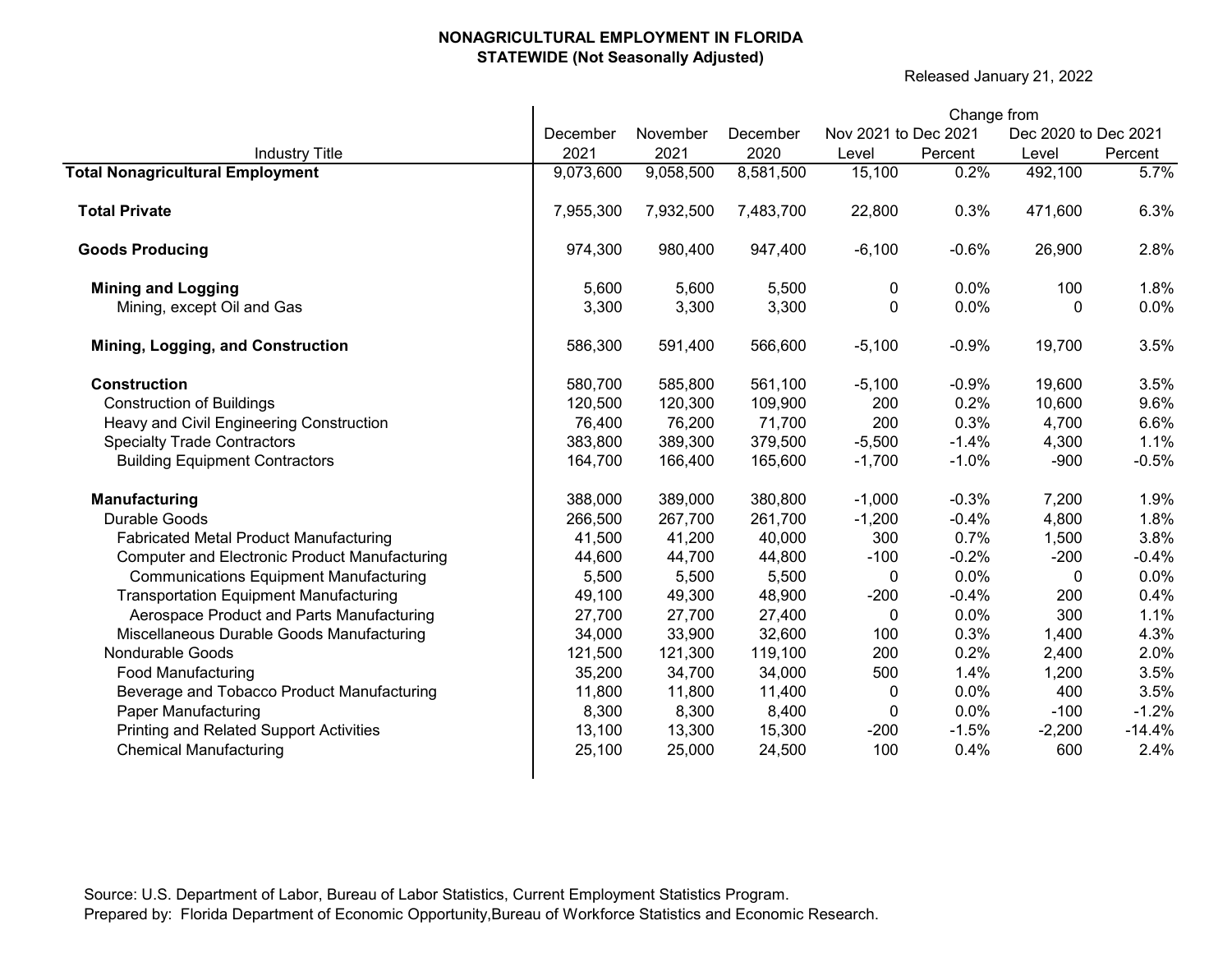$\mathbf{r}$ 

Released January 21, 2022

|                                                   |           |           |           |                      | Change from |                      |         |  |  |  |
|---------------------------------------------------|-----------|-----------|-----------|----------------------|-------------|----------------------|---------|--|--|--|
|                                                   | December  | November  | December  | Nov 2021 to Dec 2021 |             | Dec 2020 to Dec 2021 |         |  |  |  |
| <b>Industry Title</b>                             | 2021      | 2021      | 2020      | Level                | Percent     | Level                | Percent |  |  |  |
| <b>Service Providing</b>                          | 8,099,300 | 8,078,100 | 7,634,100 | 21,200               | 0.3%        | 465,200              | 6.1%    |  |  |  |
| <b>Private Service Providing</b>                  | 6,981,000 | 6,952,100 | 6,536,300 | 28,900               | 0.4%        | 444,700              | 6.8%    |  |  |  |
| <b>Trade, Transportation, and Utilities</b>       | 1,892,200 | 1,867,500 | 1,796,800 | 24,700               | 1.3%        | 95,400               | 5.3%    |  |  |  |
| <b>Wholesale Trade</b>                            | 361,200   | 361,200   | 343,600   | 0                    | 0.0%        | 17,600               | 5.1%    |  |  |  |
| Merchant Wholesalers, Durable Goods               | 198,100   | 199,500   | 189,000   | $-1,400$             | $-0.7%$     | 9,100                | 4.8%    |  |  |  |
| Professional and Commercial Equipment Wholesalers | 53,000    | 53,700    | 50,500    | $-700$               | $-1.3%$     | 2,500                | 5.0%    |  |  |  |
| Electrical and Electronic Goods Wholesalers       | 22,700    | 22,600    | 22,000    | 100                  | 0.4%        | 700                  | 3.2%    |  |  |  |
| Machinery and Supply Wholesalers                  | 32,400    | 32,900    | 32,500    | $-500$               | $-1.5%$     | $-100$               | $-0.3%$ |  |  |  |
| Merchant Wholesalers, Nondurable Goods            | 138,900   | 137,300   | 130,600   | 1,600                | 1.2%        | 8,300                | 6.4%    |  |  |  |
| Grocery and Related Product Wholesalers           | 56,900    | 56,600    | 51,700    | 300                  | 0.5%        | 5,200                | 10.1%   |  |  |  |
| Wholesale Electronic Markets and Agents           | 24,200    | 24,400    | 24,000    | $-200$               | $-0.8%$     | 200                  | 0.8%    |  |  |  |
| <b>Retail Trade</b>                               | 1,134,200 | 1,123,600 | 1,093,600 | 10,600               | 0.9%        | 40,600               | 3.7%    |  |  |  |
| Motor Vehicle and Parts Dealers                   | 148,500   | 148,200   | 143,500   | 300                  | 0.2%        | 5,000                | 3.5%    |  |  |  |
| <b>Automobile Dealers</b>                         | 93,600    | 93,400    | 90,200    | 200                  | 0.2%        | 3,400                | 3.8%    |  |  |  |
| Furniture and Home Furnishings Stores             | 38,500    | 38,400    | 36,300    | 100                  | 0.3%        | 2,200                | 6.1%    |  |  |  |
| <b>Electronics and Appliance Stores</b>           | 36,200    | 35,900    | 35,700    | 300                  | 0.8%        | 500                  | 1.4%    |  |  |  |
| <b>Building Material and Garden Supply Stores</b> | 100,000   | 96,500    | 97,500    | 3,500                | 3.6%        | 2,500                | 2.6%    |  |  |  |
| Food and Beverage Stores                          | 250,400   | 249,800   | 240,600   | 600                  | 0.2%        | 9,800                | 4.1%    |  |  |  |
| <b>Health and Personal Care Stores</b>            | 84,600    | 84,000    | 77,900    | 600                  | 0.7%        | 6,700                | 8.6%    |  |  |  |
| <b>Gasoline Stations</b>                          | 45,400    | 45,000    | 44,500    | 400                  | 0.9%        | 900                  | 2.0%    |  |  |  |
| <b>Clothing and Accessory Stores</b>              | 89,400    | 87,300    | 84,600    | 2,100                | 2.4%        | 4,800                | 5.7%    |  |  |  |
| Sporting Goods, Hobby, Book, and Music Stores     | 33,100    | 33,600    | 34,900    | $-500$               | $-1.5%$     | $-1,800$             | $-5.2%$ |  |  |  |
| <b>General Merchandise Stores</b>                 | 221,000   | 219,100   | 214,500   | 1,900                | 0.9%        | 6,500                | 3.0%    |  |  |  |
| <b>Department Stores</b>                          | 72,600    | 71,300    | 72,000    | 1,300                | 1.8%        | 600                  | 0.8%    |  |  |  |
| <b>Other General Merchandise Stores</b>           | 148,400   | 147,800   | 142,500   | 600                  | 0.4%        | 5,900                | 4.1%    |  |  |  |
| Miscellaneous Store Retailers                     | 51,900    | 51,300    | 50,400    | 600                  | 1.2%        | 1,500                | 3.0%    |  |  |  |
| <b>Nonstore Retailers</b>                         | 35,200    | 34,500    | 33,200    | 700                  | 2.0%        | 2,000                | 6.0%    |  |  |  |
| Electronic Shopping and Mail-Order Houses         | 26,100    | 25,700    | 24,500    | 400                  | 1.6%        | 1,600                | 6.5%    |  |  |  |
| <b>Transportation, Warehousing, and Utilities</b> | 396,800   | 382,700   | 359,600   | 14,100               | 3.7%        | 37,200               | 10.3%   |  |  |  |
| <b>Utilities</b>                                  | 22,200    | 22,000    | 22,800    | 200                  | 0.9%        | $-600$               | $-2.6%$ |  |  |  |
|                                                   |           |           |           |                      |             |                      |         |  |  |  |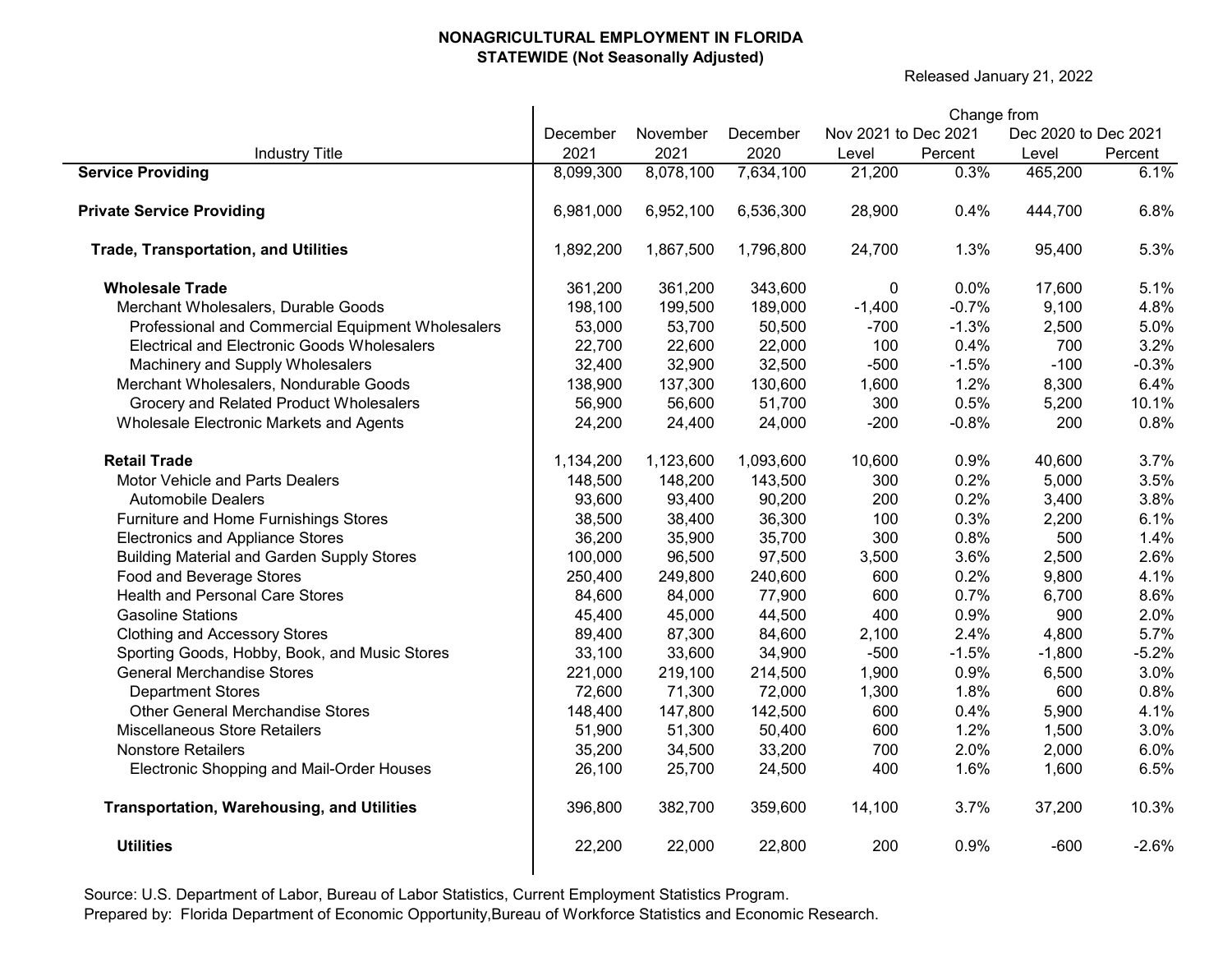Released January 21, 2022

|                                                     |           | Change from |           |                      |         |                      |         |  |  |  |  |
|-----------------------------------------------------|-----------|-------------|-----------|----------------------|---------|----------------------|---------|--|--|--|--|
|                                                     | December  | November    | December  | Nov 2021 to Dec 2021 |         | Dec 2020 to Dec 2021 |         |  |  |  |  |
| <b>Industry Title</b>                               | 2021      | 2021        | 2020      | Level                | Percent | Level                | Percent |  |  |  |  |
| <b>Transportation and Warehousing</b>               | 374,600   | 360,700     | 336,800   | 13,900               | 3.9%    | 37,800               | 11.2%   |  |  |  |  |
| Air Transportation                                  | 46,300    | 46,200      | 45,000    | 100                  | 0.2%    | 1,300                | 2.9%    |  |  |  |  |
| <b>Water Transportation</b>                         | 13,100    | 13,000      | 12,300    | 100                  | 0.8%    | 800                  | 6.5%    |  |  |  |  |
| <b>Truck Transportation</b>                         | 58,300    | 58,900      | 59,200    | $-600$               | $-1.0%$ | $-900$               | $-1.5%$ |  |  |  |  |
| <b>Support Activities for Transportation</b>        | 66,100    | 64,200      | 59,000    | 1,900                | 3.0%    | 7,100                | 12.0%   |  |  |  |  |
| <b>Couriers and Messengers</b>                      | 85,800    | 74,200      | 71,500    | 11,600               | 15.6%   | 14,300               | 20.0%   |  |  |  |  |
| Warehousing and Storage                             | 79,000    | 78,700      | 71,700    | 300                  | 0.4%    | 7,300                | 10.2%   |  |  |  |  |
| Information                                         | 138,200   | 139,600     | 128,200   | $-1,400$             | $-1.0%$ | 10,000               | 7.8%    |  |  |  |  |
| Publishing Industries, except Internet              | 31,800    | 31,900      | 30,400    | $-100$               | $-0.3%$ | 1,400                | 4.6%    |  |  |  |  |
| Broadcasting, except Internet                       | 14,300    | 14,200      | 14,100    | 100                  | 0.7%    | 200                  | 1.4%    |  |  |  |  |
| Telecommunications                                  | 47,200    | 47,900      | 46,700    | $-700$               | $-1.5%$ | 500                  | 1.1%    |  |  |  |  |
| <b>Wired Telecommunications Carriers</b>            | 35,600    | 36,100      | 35,300    | $-500$               | $-1.4%$ | 300                  | 0.8%    |  |  |  |  |
| Data Processing, Hosting, and Related Services      | 22,600    | 22,600      | 21,300    | 0                    | 0.0%    | 1,300                | 6.1%    |  |  |  |  |
| <b>Financial Activities</b>                         | 634,700   | 632,800     | 601,400   | 1,900                | 0.3%    | 33,300               | 5.5%    |  |  |  |  |
| <b>Finance and Insurance</b>                        | 428,500   | 427,100     | 413,100   | 1,400                | 0.3%    | 15,400               | 3.7%    |  |  |  |  |
| <b>Credit Intermediation and Related Activities</b> | 169,800   | 170,000     | 171,200   | $-200$               | $-0.1%$ | $-1,400$             | $-0.8%$ |  |  |  |  |
| Depository Credit Intermediation                    | 107,500   | 107,500     | 107,400   | 0                    | 0.0%    | 100                  | 0.1%    |  |  |  |  |
| <b>Insurance Carriers and Related Activities</b>    | 208,000   | 205,900     | 192,200   | 2,100                | 1.0%    | 15,800               | 8.2%    |  |  |  |  |
| <b>Insurance Carriers</b>                           | 97,100    | 97,700      | 92,000    | $-600$               | $-0.6%$ | 5,100                | 5.5%    |  |  |  |  |
| Agencies, Brokerages, and Related                   | 110,900   | 108,200     | 100,200   | 2,700                | 2.5%    | 10,700               | 10.7%   |  |  |  |  |
| Real Estate, Rental, and Leasing                    | 206,200   | 205,700     | 188,300   | 500                  | 0.2%    | 17,900               | 9.5%    |  |  |  |  |
| <b>Real Estate</b>                                  | 165,400   | 164,300     | 150,900   | 1,100                | 0.7%    | 14,500               | 9.6%    |  |  |  |  |
| <b>Professional and Business Services</b>           | 1,456,900 | 1,459,500   | 1,380,000 | $-2,600$             | $-0.2%$ | 76,900               | 5.6%    |  |  |  |  |
| Professional, Scientific, and Technical Services    | 683,000   | 683,300     | 622,000   | $-300$               | 0.0%    | 61,000               | 9.8%    |  |  |  |  |
| <b>Legal Services</b>                               | 112,100   | 111,800     | 106,800   | 300                  | 0.3%    | 5,300                | 5.0%    |  |  |  |  |
| Accounting, Tax Preparation, and Bookkeeping        | 77,000    | 77,100      | 72,000    | $-100$               | $-0.1%$ | 5,000                | 6.9%    |  |  |  |  |
| Architectural, Engineering, and Related             | 99,800    | 99,300      | 92,800    | 500                  | 0.5%    | 7,000                | 7.5%    |  |  |  |  |
| <b>Computer Systems Design and Related</b>          | 119,500   | 121,100     | 112,700   | $-1,600$             | $-1.3%$ | 6,800                | 6.0%    |  |  |  |  |
| Management and Technical Consulting Services        | 148,700   | 148,400     | 127,800   | 300                  | 0.2%    | 20,900               | 16.4%   |  |  |  |  |
| <b>Management of Companies and Enterprises</b>      | 113,700   | 113,500     | 110,200   | 200                  | 0.2%    | 3,500                | 3.2%    |  |  |  |  |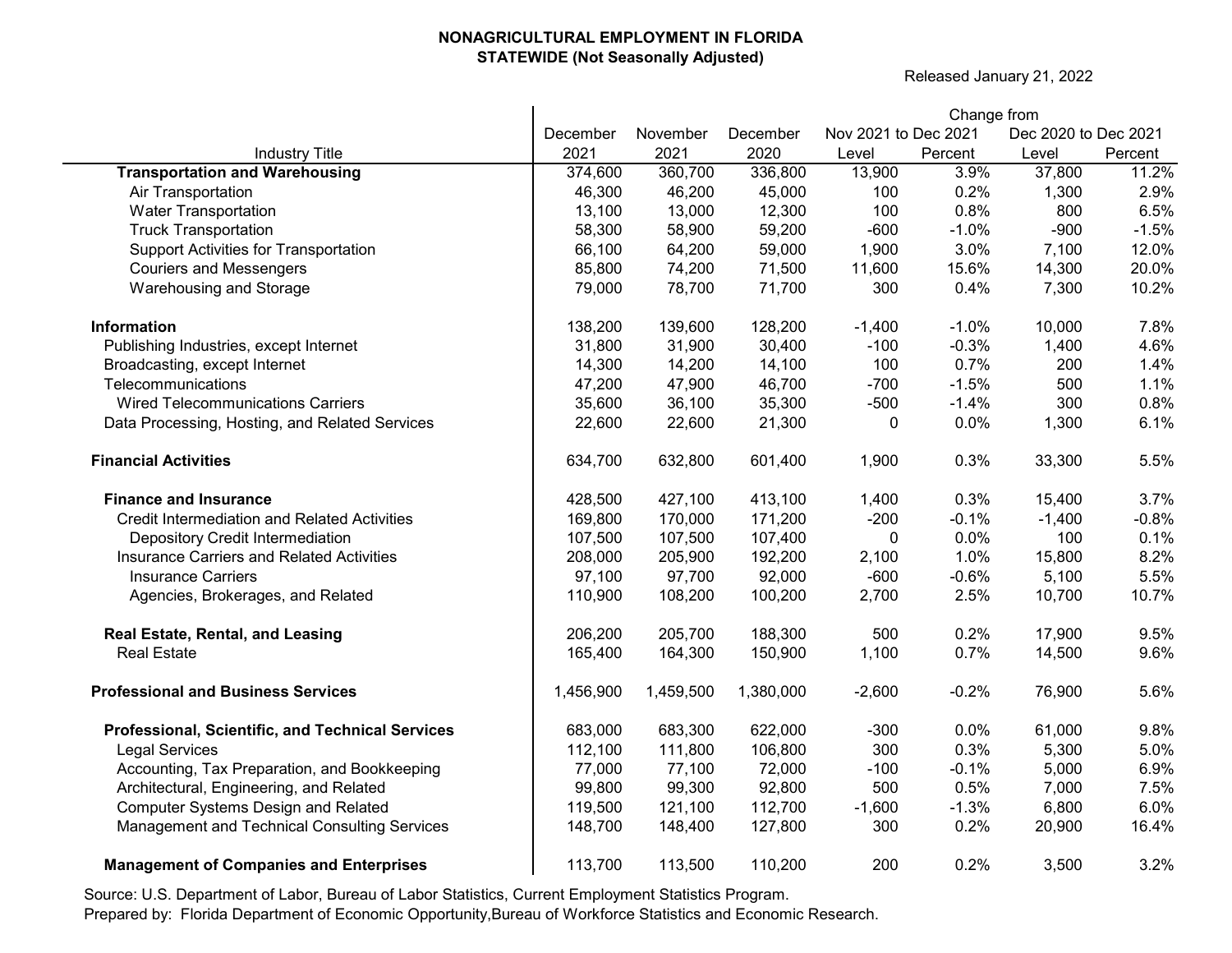Released January 21, 2022

|                                                      |           |           |           |                      | Change from |                      |         |
|------------------------------------------------------|-----------|-----------|-----------|----------------------|-------------|----------------------|---------|
|                                                      | December  | November  | December  | Nov 2021 to Dec 2021 |             | Dec 2020 to Dec 2021 |         |
| <b>Industry Title</b>                                | 2021      | 2021      | 2020      | Level                | Percent     | Level                | Percent |
| <b>Administrative and Support and Waste Services</b> | 660,200   | 662,700   | 647,800   | $-2,500$             | $-0.4%$     | 12,400               | 1.9%    |
| Administrative and Support Services                  | 631,900   | 634,500   | 620,400   | $-2,600$             | $-0.4%$     | 11,500               | 1.9%    |
| <b>Employment Services</b>                           | 213,500   | 209,200   | 187,700   | 4,300                | 2.1%        | 25,800               | 13.7%   |
| <b>Business Support Services</b>                     | 85,300    | 87,600    | 91,300    | $-2,300$             | $-2.6%$     | $-6,000$             | $-6.6%$ |
| <b>Travel Arrangement and Reservation Services</b>   | 17,600    | 17,800    | 18,700    | $-200$               | $-1.1%$     | $-1,100$             | $-5.9%$ |
| <b>Investigation and Security Services</b>           | 78,600    | 79,600    | 77,000    | $-1,000$             | $-1.3%$     | 1,600                | 2.1%    |
| Services to Buildings and Dwellings                  | 181,900   | 184,800   | 183,900   | $-2,900$             | $-1.6%$     | $-2,000$             | $-1.1%$ |
| Waste Management and Remediation Services            | 28,300    | 28,200    | 27,400    | 100                  | 0.4%        | 900                  | 3.3%    |
| <b>Education and Health Services</b>                 | 1,363,400 | 1,367,400 | 1,312,000 | $-4,000$             | $-0.3%$     | 51,400               | 3.9%    |
| <b>Educational Services</b>                          | 183,400   | 186,800   | 169,200   | $-3,400$             | $-1.8%$     | 14,200               | 8.4%    |
| <b>Elementary and Secondary Schools</b>              | 69,600    | 70,500    | 67,400    | $-900$               | $-1.3%$     | 2,200                | 3.3%    |
| <b>Colleges and Universities</b>                     | 55,100    | 56,800    | 54,400    | $-1,700$             | $-3.0%$     | 700                  | 1.3%    |
| <b>Health Care and Social Assistance</b>             | 1,180,000 | 1,180,600 | 1,142,800 | $-600$               | $-0.1%$     | 37,200               | 3.3%    |
| <b>Ambulatory Health Care Services</b>               | 551,000   | 555,400   | 523,900   | $-4,400$             | $-0.8%$     | 27,100               | 5.2%    |
| <b>Offices of Physicians</b>                         | 241,200   | 242,600   | 226,700   | $-1,400$             | $-0.6%$     | 14,500               | 6.4%    |
| Home Health Care Services                            | 79,000    | 79,900    | 77,300    | $-900$               | $-1.1%$     | 1,700                | 2.2%    |
| Hospitals                                            | 317,000   | 314,900   | 312,900   | 2,100                | 0.7%        | 4,100                | 1.3%    |
| Nursing and Residential Care Facilities              | 170,800   | 169,500   | 172,400   | 1,300                | 0.8%        | $-1,600$             | $-0.9%$ |
| <b>Nursing Care Facilities</b>                       | 82,500    | 82,300    | 82,500    | 200                  | 0.2%        | 0                    | 0.0%    |
| Continuing Community Care Facilities for the Elderly | 64,300    | 64,000    | 63,700    | 300                  | 0.5%        | 600                  | 0.9%    |
| Social Assistance                                    | 141,200   | 140,800   | 133,600   | 400                  | 0.3%        | 7,600                | 5.7%    |
| <b>Leisure and Hospitality</b>                       | 1,142,600 | 1,135,400 | 996,600   | 7,200                | 0.6%        | 146,000              | 14.6%   |
| Arts, Entertainment, and Recreation                  | 195,700   | 192,000   | 179,100   | 3,700                | 1.9%        | 16,600               | 9.3%    |
| Amusement, Gambling, and Recreation                  | 155,100   | 152,000   | 138,000   | 3,100                | 2.0%        | 17,100               | 12.4%   |
| <b>Amusement Parks and Arcades</b>                   | 44,700    | 43,900    | 41,500    | 800                  | 1.8%        | 3,200                | 7.7%    |
| <b>Accommodation and Food Services</b>               | 946,900   | 943,400   | 817,500   | 3,500                | 0.4%        | 129,400              | 15.8%   |
| Accommodation                                        | 146,700   | 146,200   | 116,100   | 500                  | 0.3%        | 30,600               | 26.4%   |
| Food Services and Drinking Places                    | 800,200   | 797,200   | 701,400   | 3,000                | 0.4%        | 98,800               | 14.1%   |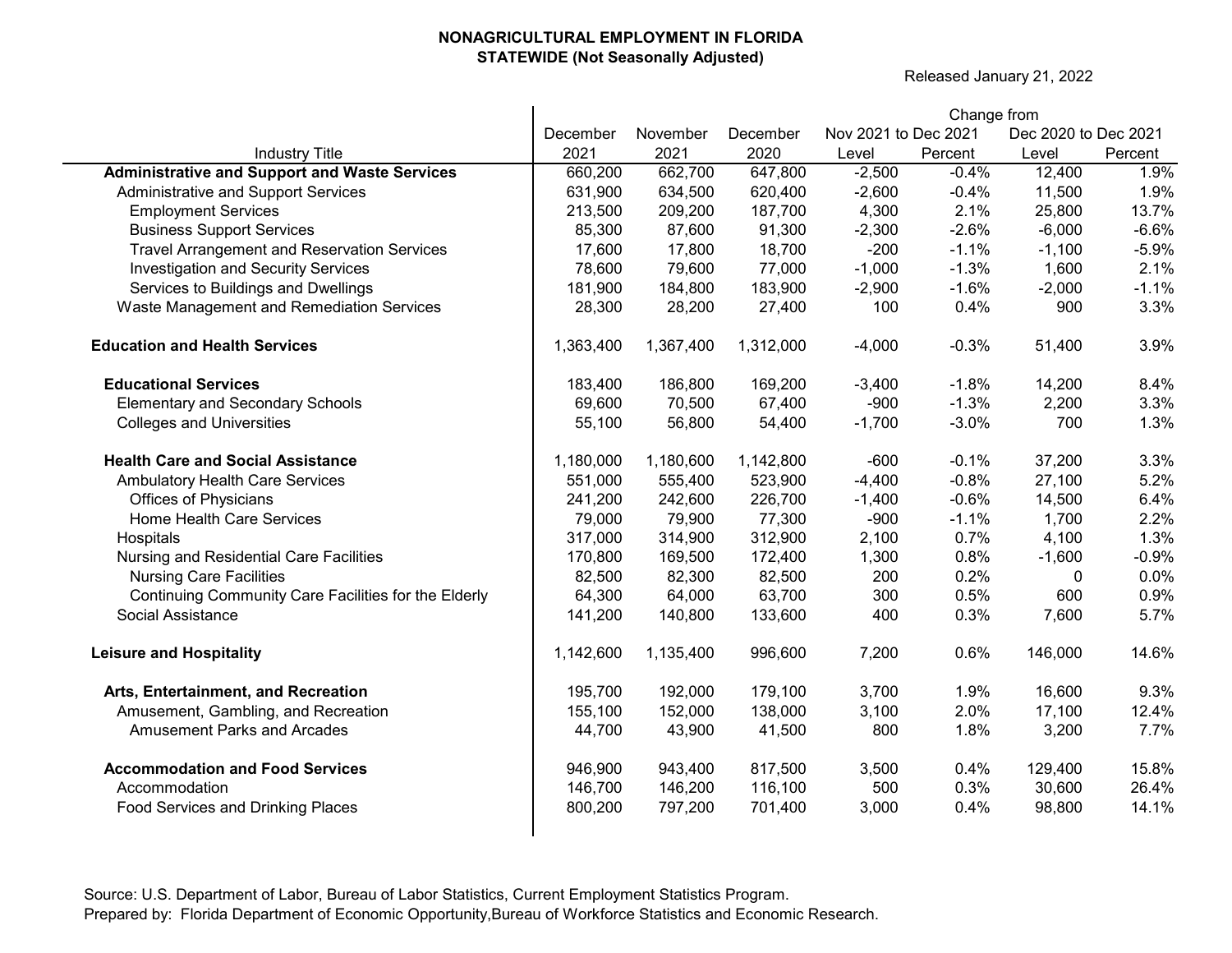Released January 21, 2022

|                                                 |           |           |           |                      | Change from |                      |         |
|-------------------------------------------------|-----------|-----------|-----------|----------------------|-------------|----------------------|---------|
|                                                 | December  | November  | December  | Nov 2021 to Dec 2021 |             | Dec 2020 to Dec 2021 |         |
| <b>Industry Title</b>                           | 2021      | 2021      | 2020      | Level                | Percent     | Level                | Percent |
| <b>Other Services</b>                           | 353,000   | 349,900   | 321,300   | 3,100                | $0.9\%$     | 31,700               | 9.9%    |
| Repair and Maintenance                          | 97,300    | 97,500    | 85,400    | $-200$               | -0.2%       | 11,900               | 13.9%   |
| Automotive Repair and Maintenance               | 62,100    | 62,100    | 54,900    | 0                    | $0.0\%$     | 7,200                | 13.1%   |
| Personal and Laundry Services                   | 101.400   | 100,500   | 86,900    | 900                  | 0.9%        | 14,500               | 16.7%   |
| Membership Associations and Organizations       | 154,300   | 151,900   | 149,000   | 2,400                | 1.6%        | 5,300                | 3.6%    |
| <b>Total Government</b>                         | 1,118,300 | 1,126,000 | 1,097,800 | $-7,700$             | $-0.7%$     | 20,500               | 1.9%    |
| Federal                                         | 152,500   | 151,500   | 149,800   | 1,000                | 0.7%        | 2,700                | 1.8%    |
| State                                           | 234,900   | 243,500   | 239,600   | $-8,600$             | $-3.5\%$    | $-4,700$             | $-2.0%$ |
| <b>State Government Educational Services</b>    | 127,700   | 136,200   | 127,400   | $-8,500$             | $-6.2\%$    | 300                  | 0.2%    |
| <b>State Government Excluding Education</b>     | 107.200   | 107,300   | 112,200   | -100                 | $-0.1\%$    | $-5,000$             | $-4.5%$ |
| Local                                           | 730,900   | 731,000   | 708,400   | $-100$               | *           | 22,500               | 3.2%    |
| Local Government Educational Services           | 360,300   | 361,100   | 339,700   | -800                 | $-0.2%$     | 20,600               | 6.1%    |
| Local Government excluding Educational Services | 370,600   | 369,900   | 368,700   | 700                  | 0.2%        | 1,900                | 0.5%    |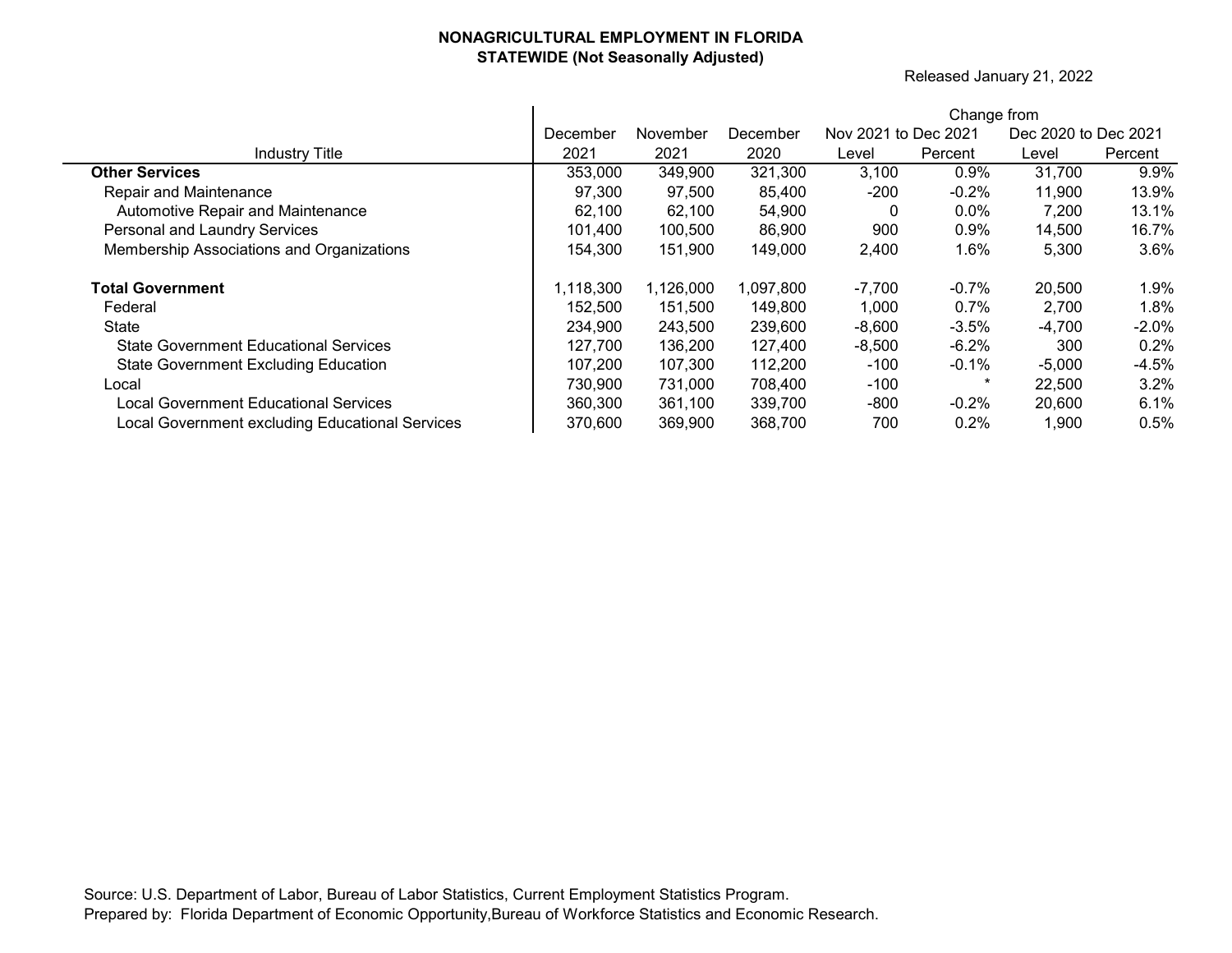|                            | DECEMBER 2021 |             |                     |             |              | NOVEMBER 2021 |                     | DECEMBER 2020 |              |             |                     |             |
|----------------------------|---------------|-------------|---------------------|-------------|--------------|---------------|---------------------|---------------|--------------|-------------|---------------------|-------------|
|                            | <b>LABOR</b>  | EMPLOY-     | <b>UNEMPLOYMENT</b> |             | <b>LABOR</b> | EMPLOY-       | <b>UNEMPLOYMENT</b> |               | <b>LABOR</b> | EMPLOY-     | <b>UNEMPLOYMENT</b> |             |
| <b>COUNTY</b>              | <b>FORCE</b>  | <b>MENT</b> | <b>LEVEL</b>        | <b>RATE</b> | <b>FORCE</b> | <b>MENT</b>   | LEVEL               | <b>RATE</b>   | <b>FORCE</b> | <b>MENT</b> | <b>LEVEL</b>        | <b>RATE</b> |
| Alachua County             | 142,533       | 138,191     | 4,342               | 3.0%        | 143,314      | 138,884       | 4,430               | 3.1%          | 134,549      | 130,623     | 3,926               | 2.9%        |
| <b>Baker County</b>        | 12,749        | 12,354      | 395                 | 3.1%        | 12,760       | 12,347        | 413                 | 3.2%          | 11,951       | 11,592      | 359                 | 3.0%        |
| <b>Bay County</b>          | 87,245        | 84,299      | 2,946               | 3.4%        | 86,953       | 84,028        | 2,925               | 3.4%          | 81,588       | 78,884      | 2,704               | 3.3%        |
| <b>Bradford County</b>     | 11,114        | 10,726      | 388                 | 3.5%        | 11,186       | 10,762        | 424                 | 3.8%          | 10,791       | 10,451      | 340                 | 3.2%        |
| <b>Brevard County</b>      | 299,527       | 289,914     | 9,613               | 3.2%        | 299,221      | 289,142       | 10,079              | 3.4%          | 278,089      | 269,051     | 9,038               | 3.3%        |
| <b>Broward County</b>      | 1,055,251     | 1,017,099   | 38,152              | 3.6%        | 1,056,540    | 1,016,282     | 40,258              | 3.8%          | 989,486      | 948,237     | 41,249              | 4.2%        |
| Calhoun County             | 5,154         | 4,964       | 190                 | 3.7%        | 5,167        | 4,969         | 198                 | 3.8%          | 4,763        | 4,616       | 147                 | 3.1%        |
| <b>Charlotte County</b>    | 76,701        | 73,951      | 2,750               | 3.6%        | 76,134       | 73,256        | 2,878               | 3.8%          | 70,940       | 68,465      | 2,475               | 3.5%        |
| <b>Citrus County</b>       | 48,696        | 46,383      | 2,313               | 4.7%        | 48,527       | 46,158        | 2,369               | 4.9%          | 45,982       | 43,915      | 2,067               | 4.5%        |
| <b>Clay County</b>         | 113,604       | 110,330     | 3,274               | 2.9%        | 113,716      | 110,339       | 3,377               | 3.0%          | 106,495      | 103,640     | 2,855               | 2.7%        |
| <b>Collier County</b>      | 194,009       | 188,709     | 5,300               | 2.7%        | 193,128      | 187,505       | 5,623               | 2.9%          | 179,568      | 174,332     | 5,236               | 2.9%        |
| Columbia County            | 31,834        | 30,695      | 1,139               | 3.6%        | 31,833       | 30,650        | 1,183               | 3.7%          | 29,901       | 28,856      | 1,045               | 3.5%        |
| <b>DeSoto County</b>       | 16,265        | 15,799      | 466                 | 2.9%        | 15,280       | 14,782        | 498                 | 3.3%          | 14,786       | 14,367      | 419                 | 2.8%        |
| Dixie County               | 6,386         | 6,180       | 206                 | 3.2%        | 6,436        | 6,201         | 235                 | 3.7%          | 6,017        | 5,823       | 194                 | 3.2%        |
| <b>Duval County</b>        | 517,818       | 499,810     | 18,008              | 3.5%        | 518,422      | 499,531       | 18,891              | 3.6%          | 485,979      | 469,083     | 16,896              | 3.5%        |
| Escambia County            | 153,258       | 147,721     | 5,537               | 3.6%        | 153,439      | 147,670       | 5,769               | 3.8%          | 143,632      | 138,499     | 5,133               | 3.6%        |
| <b>Flagler County</b>      | 48,779        | 46,902      | 1,877               | 3.8%        | 48,845       | 46,855        | 1,990               | 4.1%          | 45,890       | 44,155      | 1,735               | 3.8%        |
| <b>Franklin County</b>     | 4,859         | 4,701       | 158                 | 3.3%        | 4,891        | 4,727         | 164                 | 3.4%          | 4,671        | 4,535       | 136                 | 2.9%        |
| <b>Gadsden County</b>      | 19,756        | 18,850      | 906                 | 4.6%        | 20,112       | 19,164        | 948                 | 4.7%          | 18,325       | 17,511      | 814                 | 4.4%        |
| <b>Gilchrist County</b>    | 7,447         | 7,208       | 239                 | 3.2%        | 7,485        | 7,241         | 244                 | 3.3%          | 7,050        | 6,833       | 217                 | 3.1%        |
| <b>Glades County</b>       | 5,949         | 5,764       | 185                 | 3.1%        | 5,958        | 5,776         | 182                 | 3.1%          | 5,379        | 5,223       | 156                 | 2.9%        |
| <b>Gulf County</b>         | 5,298         | 5,110       | 188                 | 3.5%        | 5,265        | 5,094         | 171                 | 3.2%          | 4,949        | 4,789       | 160                 | 3.2%        |
| <b>Hamilton County</b>     | 4,284         | 4,067       | 217                 | 5.1%        | 4,289        | 4,069         | 220                 | 5.1%          | 4,082        | 3,881       | 201                 | 4.9%        |
| <b>Hardee County</b>       | 9,008         | 8,660       | 348                 | 3.9%        | 8,872        | 8,503         | 369                 | 4.2%          | 8,656        | 8,342       | 314                 | 3.6%        |
| <b>Hendry County</b>       | 17,390        | 16,590      | 800                 | 4.6%        | 17,013       | 16,125        | 888                 | 5.2%          | 16,103       | 15,469      | 634                 | 3.9%        |
| Hernando County            | 76,238        | 73,060      | 3,178               | 4.2%        | 75,982       | 72,727        | 3,255               | 4.3%          | 70,482       | 67,691      | 2,791               | 4.0%        |
| <b>Highlands County</b>    | 36,341        | 34,638      | 1,703               | 4.7%        | 36,517       | 34,720        | 1,797               | 4.9%          | 34,402       | 32,886      | 1,516               | 4.4%        |
| <b>Hillsborough County</b> | 807,506       | 781,463     | 26,043              | 3.2%        | 804,571      | 777,104       | 27,467              | 3.4%          | 749,504      | 723,938     | 25,566              | 3.4%        |
| <b>Holmes County</b>       | 7,163         | 6,919       | 244                 | 3.4%        | 7,130        | 6,872         | 258                 | 3.6%          | 6,876        | 6,664       | 212                 | 3.1%        |
| <b>Indian River County</b> | 68,473        | 65,906      | 2,567               | 3.7%        | 67,981       | 65,279        | 2,702               | 4.0%          | 63,485       | 61,192      | 2,293               | 3.6%        |
| Jackson County             | 18,735        | 18,077      | 658                 | 3.5%        | 18,621       | 17,941        | 680                 | 3.7%          | 17,452       | 16,841      | 611                 | 3.5%        |
| Jefferson County           | 5,606         | 5,407       | 199                 | 3.5%        | 5,661        | 5,441         | 220                 | 3.9%          | 5,297        | 5,115       | 182                 | 3.4%        |
| Lafayette County           | 2,885         | 2,792       | 93                  | 3.2%        | 2,912        | 2,808         | 104                 | 3.6%          | 2,782        | 2,700       | 82                  | 2.9%        |
| Lake County                | 160,610       | 154,587     | 6,023               | 3.8%        | 160,888      | 154,579       | 6,309               | 3.9%          | 146,379      | 140,400     | 5,979               | 4.1%        |
| Lee County                 | 364,988       | 352,886     | 12,102              | 3.3%        | 366,427      | 353,667       | 12,760              | 3.5%          | 339,999      | 328,487     | 11,512              | 3.4%        |
| Leon County                | 156,765       | 151,375     | 5,390               | 3.4%        | 157,850      | 152,287       | 5,563               | 3.5%          | 148,335      | 143,369     | 4,966               | 3.3%        |
| Levy County                | 17,677        | 17,013      | 664                 | 3.8%        | 17,709       | 17,020        | 689                 | 3.9%          | 16,670       | 16,094      | 576                 | 3.5%        |
| <b>Liberty County</b>      | 2,751         | 2,643       | 108                 | 3.9%        | 2,754        | 2,641         | 113                 | 4.1%          | 2,574        | 2,501       | 73                  | 2.8%        |
| <b>Madison County</b>      | 7,869         | 7,541       | 328                 | 4.2%        | 7,875        | 7,537         | 338                 | 4.3%          | 7,638        | 7,358       | 280                 | 3.7%        |

# STATE OF FLORIDA LOCAL AREA UNEMPLOYMENT STATISTICS BY COUNTY (NOT SEASONALLY ADJUSTED)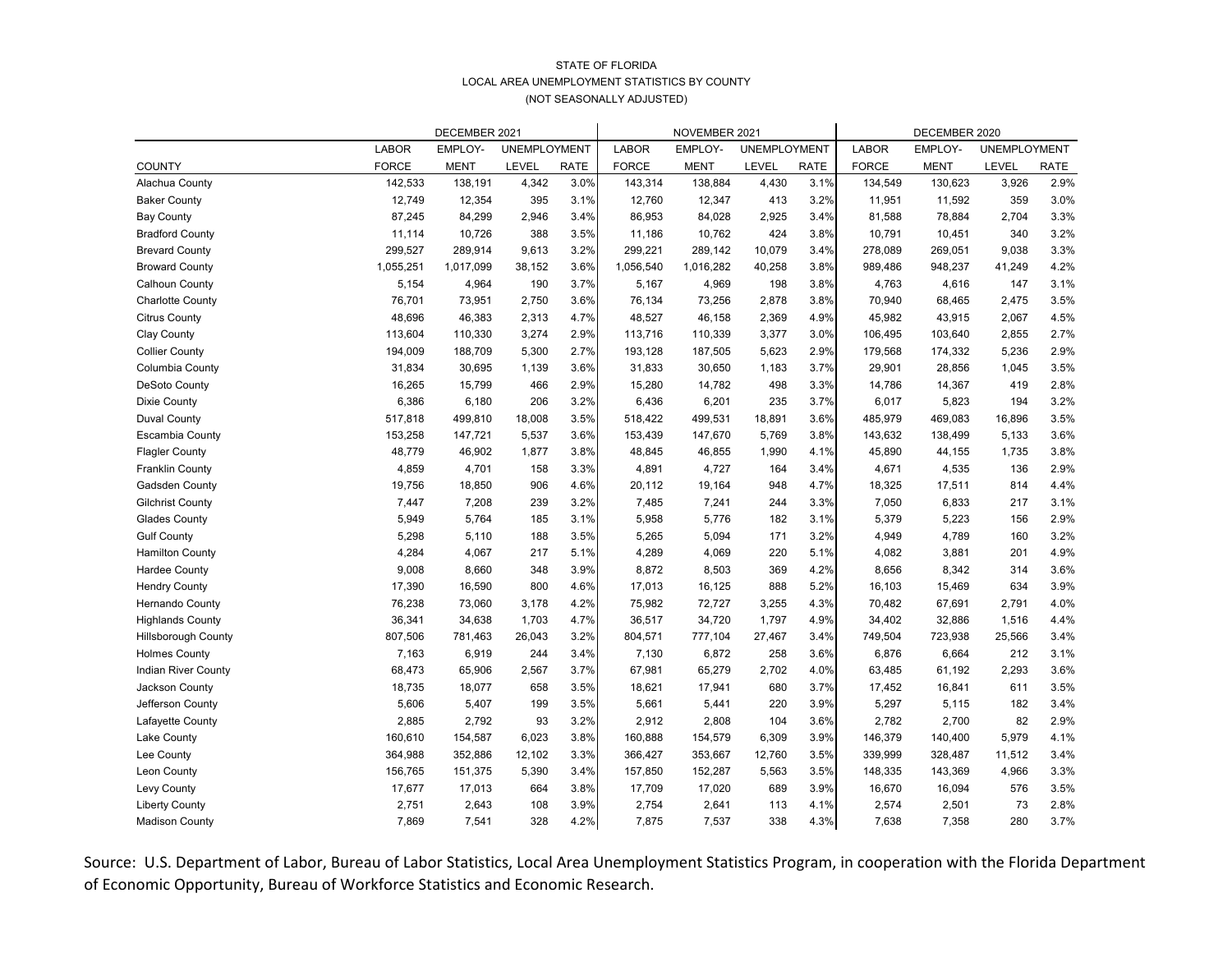# STATE OF FLORIDA LOCAL AREA UNEMPLOYMENT STATISTICS BY COUNTY (NOT SEASONALLY ADJUSTED)

|                                         | DECEMBER 2021 |                                   |                     |             | NOVEMBER 2021    |                       |                     |             | DECEMBER 2020 |                        |                     |             |
|-----------------------------------------|---------------|-----------------------------------|---------------------|-------------|------------------|-----------------------|---------------------|-------------|---------------|------------------------|---------------------|-------------|
|                                         | <b>LABOR</b>  | EMPLOY-                           | <b>UNEMPLOYMENT</b> |             | <b>LABOR</b>     | EMPLOY-               | <b>UNEMPLOYMENT</b> |             | <b>LABOR</b>  | EMPLOY-                | <b>UNEMPLOYMENT</b> |             |
| <b>COUNTY</b>                           | <b>FORCE</b>  | <b>MENT</b>                       | <b>LEVEL</b>        | <b>RATE</b> | <b>FORCE</b>     | <b>MENT</b>           | LEVEL               | <b>RATE</b> | <b>FORCE</b>  | <b>MENT</b>            | <b>LEVEL</b>        | <b>RATE</b> |
| Manatee County                          | 190,404       | 184,453                           | 5,951               | 3.1%        | 189,726          | 183,522               | 6,204               | 3.3%        | 176,279       | 170,681                | 5,598               | 3.2%        |
| <b>Marion County</b>                    | 146,284       | 140,453                           | 5,831               | 4.0%        | 145,656          | 139,531               | 6,125               | 4.2%        | 138,721       | 133,430                | 5,291               | 3.8%        |
| <b>Martin County</b>                    | 78,056        | 75,799                            | 2,257               | 2.9%        | 77,526           | 75,156                | 2,370               | 3.1%        | 71,764        | 69,744                 | 2,020               | 2.8%        |
| Miami-Dade County                       | 1,317,306     | 1,299,479                         | 17,827              | 1.4%        | 1,349,949        | 1,302,673             | 47,276              | 3.5%        | 1,301,119     | 1,197,859              | 103,260             | 7.9%        |
| Monroe County                           | 50,283        | 49,214                            | 1,069               | 2.1%        | 49,357           | 48,249                | 1,108               | 2.2%        | 44,721        | 43,514                 | 1,207               | 2.7%        |
| Nassau County                           | 44,272        | 43,036                            | 1,236               | 2.8%        | 44,299           | 43,022                | 1,277               | 2.9%        | 41,536        | 40,407                 | 1,129               | 2.7%        |
| Okaloosa County                         | 100,087       | 97,277                            | 2,810               | 2.8%        | 100,069          | 97,171                | 2,898               | 2.9%        | 95,553        | 92,934                 | 2,619               | 2.7%        |
| <b>Okeechobee County</b>                | 18,081        | 17,419                            | 662                 | 3.7%        | 17,996           | 17,317                | 679                 | 3.8%        | 17,345        | 16,807                 | 538                 | 3.1%        |
| <b>Orange County</b>                    | 752,895       | 724,628                           | 28,267              | 3.8%        | 755,088          | 725,423               | 29,665              | 3.9%        | 690,409       | 658,450                | 31,959              | 4.6%        |
| Osceola County                          | 185,196       | 176,806                           | 8,390               | 4.5%        | 185,922          | 177,015               | 8,907               | 4.8%        | 170,063       | 160,536                | 9,527               | 5.6%        |
| Palm Beach County                       | 760,237       | 735,014                           | 25,223              | 3.3%        | 754,743          | 728,075               | 26,668              | 3.5%        | 710,625       | 685,824                | 24,801              | 3.5%        |
| Pasco County                            | 254,387       | 245,459                           | 8,928               | 3.5%        | 253,705          | 244,307               | 9,398               | 3.7%        | 235,917       | 227,596                | 8,321               | 3.5%        |
| <b>Pinellas County</b>                  | 516,343       | 500,445                           | 15,898              | 3.1%        | 514,745          | 497,970               | 16,775              | 3.3%        | 479,182       | 463,521                | 15,661              | 3.3%        |
| Polk County                             | 331,896       | 318,167                           | 13,729              | 4.1%        | 330,839          | 316,352               | 14,487              | 4.4%        | 312,201       | 298,723                | 13,478              | 4.3%        |
| <b>Putnam County</b>                    | 27,186        | 25,781                            | 1,405               | 5.2%        | 27,200           | 25,725                | 1,475               | 5.4%        | 26,348        | 25,089                 | 1,259               | 4.8%        |
| Santa Rosa County                       | 88,215        | 85,621                            | 2,594               | 2.9%        | 88,247           | 85,602                | 2,645               | 3.0%        | 82,575        | 80,343                 | 2,232               | 2.7%        |
| Sarasota County                         | 198,301       | 192,195                           | 6,106               | 3.1%        | 197,729          | 191,289               | 6,440               | 3.3%        | 183,733       | 177,872                | 5,861               | 3.2%        |
| Seminole County                         | 251,195       | 243,021                           | 8,174               | 3.3%        | 251,907          | 243,307               | 8,600               | 3.4%        | 228,421       | 220,572                | 7,849               | 3.4%        |
| St. Johns County                        | 143,200       | 139,624                           | 3,576               | 2.5%        | 143,210          | 139,488               | 3,722               | 2.6%        | 134,491       | 131,235                | 3,256               | 2.4%        |
| St. Lucie County                        | 155,377       | 149,411                           | 5,966               | 3.8%        | 154,380          | 148,124               | 6,256               | 4.1%        | 143,177       | 137,706                | 5,471               | 3.8%        |
| <b>Sumter County</b>                    | 33,313        | 31,736                            | 1,577               | 4.7%        | 33,291           | 31,625                | 1,666               | 5.0%        | 31,719        | 30,340                 | 1,379               | 4.3%        |
| <b>Suwannee County</b>                  | 18,266        | 17,627                            | 639                 | 3.5%        | 18,289           | 17,618                | 671                 | 3.7%        | 17,548        | 16,967                 | 581                 | 3.3%        |
| <b>Taylor County</b>                    | 8,241         | 7,905                             | 336                 | 4.1%        | 8,247            | 7,912                 | 335                 | 4.1%        | 8,041         | 7,721                  | 320                 | 4.0%        |
| <b>Union County</b>                     | 4,507         | 4,371                             | 136                 | 3.0%        | 4,497            | 4,350                 | 147                 | 3.3%        | 4,507         | 4,377                  | 130                 | 2.9%        |
| <b>Volusia County</b>                   | 261,059       | 251,266                           | 9,793               | 3.8%        | 261,220          | 251,021               | 10,199              | 3.9%        | 245,427       | 236,292                | 9,135               | 3.7%        |
| <b>Wakulla County</b>                   | 15,691        | 15,253                            | 438                 | 2.8%        | 15,812           | 15,361                | 451                 | 2.9%        | 14,722        | 14,364                 | 358                 | 2.4%        |
| <b>Walton County</b>                    | 33,372        | 32,362                            | 1,010               | 3.0%        | 33,402           | 32,360                | 1,042               | 3.1%        | 31,757        | 30,820                 | 937                 | 3.0%        |
| <b>Washington County</b>                | 9,998         | 9,628                             | 370                 | 3.7%        | 9,922            | 9,555                 | 367                 | 3.7%        | 9,435         | 9,114                  | 321                 | 3.4%        |
| Florida (Not Seasonally Adjusted)       | 10,622,000    | 10,283,000                        | 339,000             | 3.2%        | 10,645,000       | 10,260,000            | 385,000             | 3.6%        | 9,969,000     | 9,549,000              | 420,000             | 4.2%        |
| Florida (Seasonally Adjusted)           | 10,660,000    | 10,194,000                        | 466,000             | 4.4%        | 10,631,000       | 10,150,000            | 481,000             | 4.5%        | 10,044,000    | 9,529,000              | 515,000             | 5.1%        |
| United States (Not Seasonally Adjusted) |               | 161,696,000 155,732,000 5,964,000 |                     |             | 3.7% 162,099,000 | 155,797,000 6,302,000 |                     | 3.9%        | 160,017,000   | 149,613,000 10,404,000 |                     | 6.5%        |
| United States (Seasonally Adjusted)     |               | 162,294,000 155,975,000 6,319,000 |                     |             | 3.9% 162,126,000 | 155,324,000 6,802,000 |                     | 4.2%        | 160,671,000   | 149,883,000 10,789,000 |                     | 6.7%        |

Released: Friday, January 21, 2022

NOTE: Items may not add to totals or compute to displayed percentages due to rounding. All data are subject to revision.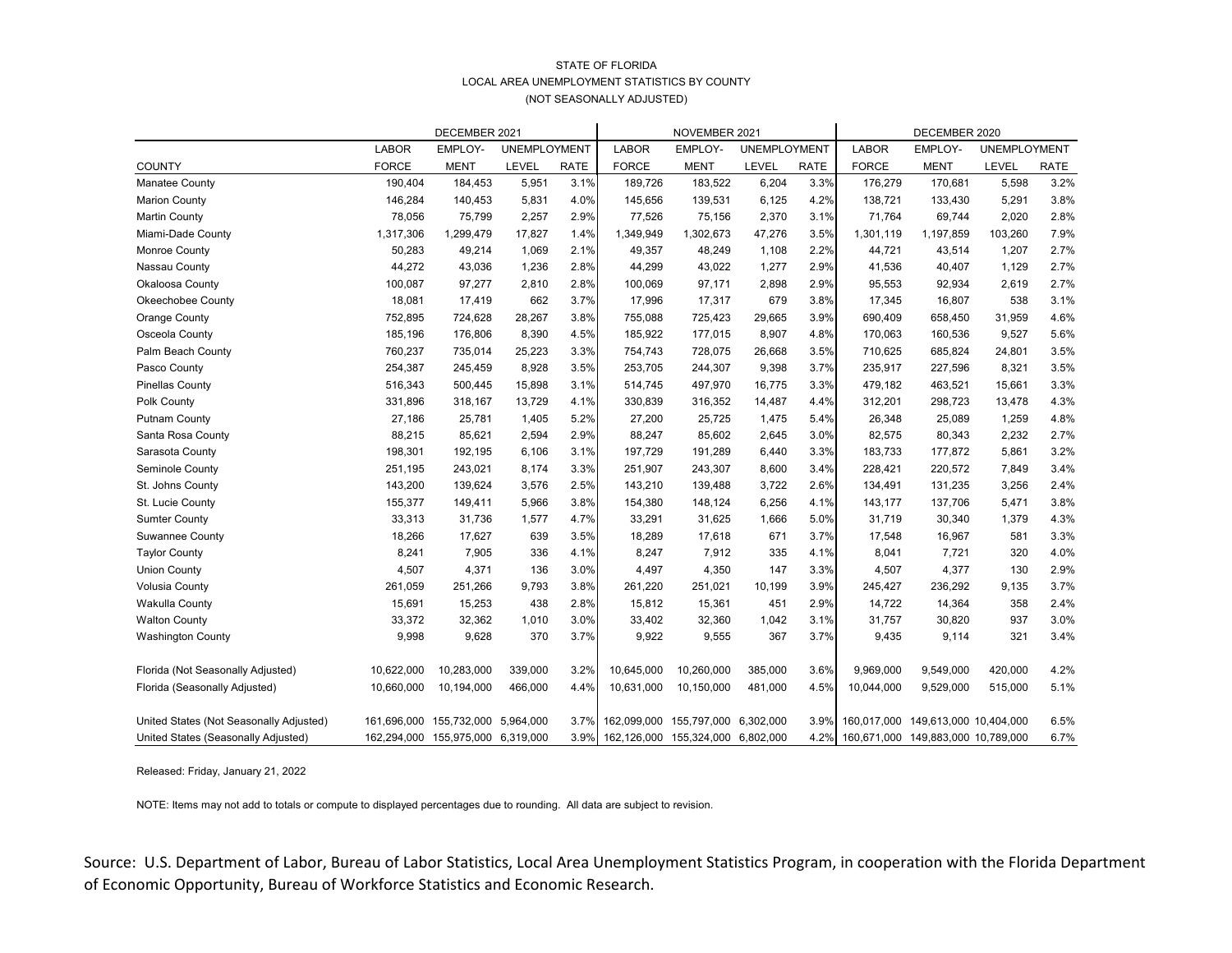# STATE OF FLORIDA LOCAL AREA UNEMPLOYMENT STATISTICS BY METROPOLITAN STATISTICAL AREA (MSA) AND METROPOLITAN DIVISION (MD) (NOT SEASONALLY ADJUSTED)

| DECEMBER 2021                                    |              |             |                     |             | NOVEMBER 2021 |             |                     |             | DECEMBER 2020 |                                    |                     |             |
|--------------------------------------------------|--------------|-------------|---------------------|-------------|---------------|-------------|---------------------|-------------|---------------|------------------------------------|---------------------|-------------|
|                                                  | <b>LABOR</b> | EMPLOY-     | <b>UNEMPLOYMENT</b> |             | <b>LABOR</b>  | EMPLOY-     | <b>UNEMPLOYMENT</b> |             | <b>LABOR</b>  | EMPLOY-                            | <b>UNEMPLOYMENT</b> |             |
| <b>MSA/MD</b>                                    | <b>FORCE</b> | <b>MENT</b> | <b>LEVEL</b>        | <b>RATE</b> | <b>FORCE</b>  | <b>MENT</b> | LEVEL               | <b>RATE</b> | <b>FORCE</b>  | <b>MENT</b>                        | LEVEL               | <b>RATE</b> |
| Cape Coral-Fort Myers MSA                        | 364,988      | 352,886     | 12,102              | 3.3%        | 366,427       | 353,667     | 12,760              | 3.5%        | 339,999       | 328,487                            | 11,512              | 3.4%        |
| Crestview-Fort Walton Beach-Destin MSA           | 133,459      | 129,639     | 3,820               | 2.9%        | 133,471       | 129,531     | 3,940               | 3.0%        | 127,310       | 123,754                            | 3,556               | 2.8%        |
| Deltona-Daytona Beach-Ormond Beach MSA           | 309,838      | 298,168     | 11,670              | 3.8%        | 310,065       | 297,876     | 12,189              | 3.9%        | 291,317       | 280,447                            | 10,870              | 3.7%        |
| Gainesville MSA                                  | 149,980      | 145,399     | 4,581               | 3.1%        | 150,799       | 146,125     | 4,674               | 3.1%        | 141,599       | 137,456                            | 4,143               | 2.9%        |
| Homosassa Springs MSA                            | 48,696       | 46,383      | 2,313               | 4.7%        | 48,527        | 46,158      | 2,369               | 4.9%        | 45,982        | 43,915                             | 2,067               | 4.5%        |
| Jacksonville MSA                                 | 831,643      | 805,154     | 26,489              | 3.2%        | 832,407       | 804,727     | 27,680              | 3.3%        | 780,452       | 755,957                            | 24,495              | 3.1%        |
| Lakeland-Winter Haven MSA                        | 331,896      | 318,167     | 13,729              | 4.1%        | 330,839       | 316,352     | 14,487              | 4.4%        | 312,201       | 298,723                            | 13,478              | 4.3%        |
| Miami-Fort Lauderdale-West Palm Beach MSA        | 3,132,794    | 3,051,592   | 81,202              | 2.6%        | 3,161,232     | 3,047,030   | 114,202             | 3.6%        | 3,001,230     | 2,831,920                          | 169,310             | 5.6%        |
| Fort Lauderdale-Pompano Beach-Deerfield Beach MD | 1,055,251    | 1,017,099   | 38,152              | 3.6%        | 1,056,540     | 1,016,282   | 40,258              | 3.8%        | 989,486       | 948,237                            | 41,249              | 4.2%        |
| Miami-Miami Beach-Kendall MD                     | 1,317,306    | 1,299,479   | 17,827              | 1.4%        | 1,349,949     | 1,302,673   | 47,276              | 3.5%        | 1,301,119     | 1,197,859                          | 103,260             | 7.9%        |
| West Palm Beach-Boca Raton-Delray Beach MD       | 760,237      | 735,014     | 25,223              | 3.3%        | 754,743       | 728,075     | 26,668              | 3.5%        | 710,625       | 685,824                            | 24,801              | 3.5%        |
| Naples-Immokalee-Marco Island MSA                | 194,009      | 188,709     | 5,300               | 2.7%        | 193,128       | 187,505     | 5,623               | 2.9%        | 179,568       | 174,332                            | 5,236               | 2.9%        |
| North Port-Sarasota-Bradenton MSA                | 388,705      | 376,648     | 12,057              | 3.1%        | 387,455       | 374,811     | 12,644              | 3.3%        | 360,012       | 348,553                            | 11,459              | 3.2%        |
| Ocala MSA                                        | 146,284      | 140,453     | 5,831               | 4.0%        | 145,656       | 139,531     | 6,125               | 4.2%        | 138,721       | 133,430                            | 5,291               | 3.8%        |
| Orlando-Kissimmee-Sanford MSA                    | 1,349,896    | 1,299,042   | 50,854              | 3.8%        | 1,353,805     | 1,300,324   | 53,481              | 4.0%        | 1,235,272     | 1,179,958                          | 55,314              | 4.5%        |
| Palm Bay-Melbourne-Titusville MSA                | 299,527      | 289,914     | 9,613               | 3.2%        | 299,221       | 289,142     | 10,079              | 3.4%        | 278,089       | 269,051                            | 9,038               | 3.3%        |
| Panama City MSA                                  | 92,543       | 89,409      | 3,134               | 3.4%        | 92,218        | 89,122      | 3,096               | 3.4%        | 86,537        | 83,673                             | 2,864               | 3.3%        |
| Pensacola-Ferry Pass-Brent MSA                   | 241,473      | 233,342     | 8,131               | 3.4%        | 241,686       | 233,272     | 8,414               | 3.5%        | 226,207       | 218,842                            | 7,365               | 3.3%        |
| Port St. Lucie MSA                               | 233,433      | 225,210     | 8,223               | 3.5%        | 231,906       | 223,280     | 8,626               | 3.7%        | 214,941       | 207,450                            | 7,491               | 3.5%        |
| Punta Gorda MSA                                  | 76,701       | 73,951      | 2,750               | 3.6%        | 76,134        | 73,256      | 2,878               | 3.8%        | 70,940        | 68,465                             | 2,475               | 3.5%        |
| Sebastian-Vero Beach MSA                         | 68,473       | 65,906      | 2,567               | 3.7%        | 67,981        | 65,279      | 2,702               | 4.0%        | 63,485        | 61,192                             | 2,293               | 3.6%        |
| Sebring MSA                                      | 36,341       | 34,638      | 1,703               | 4.7%        | 36,517        | 34,720      | 1,797               | 4.9%        | 34,402        | 32,886                             | 1,516               | 4.4%        |
| <b>Tallahassee MSA</b>                           | 197,818      | 190,885     | 6,933               | 3.5%        | 199,435       | 192,253     | 7,182               | 3.6%        | 186,679       | 180,359                            | 6,320               | 3.4%        |
| Tampa-St. Petersburg-Clearwater MSA              | 1,654,474    | 1,600,427   | 54,047              | 3.3%        | 1,649,003     | 1,592,108   | 56,895              | 3.5%        | 1,535,085     | 1,482,746                          | 52,339              | 3.4%        |
| The Villages MSA                                 | 33,313       | 31,736      | 1,577               | 4.7%        | 33,291        | 31,625      | 1,666               | 5.0%        | 31,719        | 30,340                             | 1,379               | 4.3%        |
| Florida (Not Seasonally Adjusted)                | 10,622,000   | 10,283,000  | 339,000             | 3.2%        | 10,645,000    | 10,260,000  | 385,000             | 3.6%        | 9,969,000     | 9,549,000                          | 420,000             | 4.2%        |
| Florida (Seasonally Adjusted)                    | 10,660,000   | 10,194,000  | 466,000             | 4.4%        | 10,631,000    | 10,150,000  | 481,000             | 4.5%        | 10,044,000    | 9,529,000                          | 515,000             | 5.1%        |
| United States (Not Seasonally Adjusted)          | 161,696,000  | 155,732,000 | 5,964,000           | 3.7%        | 162,099,000   | 155,797,000 | 6,302,000           | 3.9%        | 160,017,000   | 149,613,000 10,404,000             |                     | 6.5%        |
| United States (Seasonally Adjusted)              | 162,294,000  | 155,975,000 | 6,319,000           | 3.9%        | 162,126,000   | 155,324,000 | 6,802,000           | 4.2%        |               | 160,671,000 149,883,000 10,789,000 |                     | 6.7%        |

Released: Friday, January 21, 2022

NOTE: Items may not add to totals or compute to displayed percentages due to rounding. All data are subject to revision.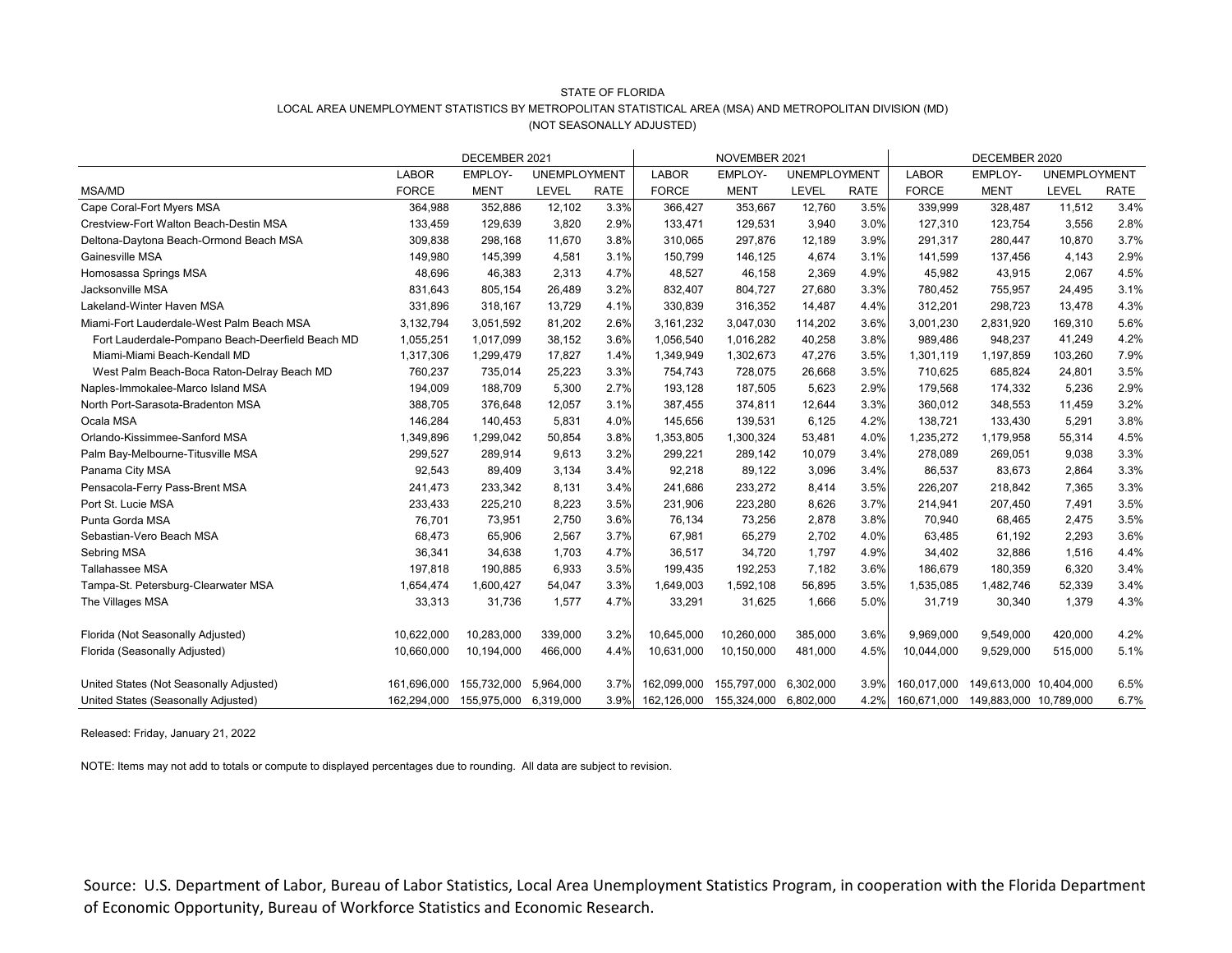# STATE OF FLORIDA COUNTIES RANKED BY UNEMPLOYMENT RATE (NOT SEASONALLY ADJUSTED) DECEMBER 2021 (PRELIMINARY)

| 1  | <b>Putnam County</b>    | 5.2% |
|----|-------------------------|------|
| 2  | <b>Hamilton County</b>  | 5.1% |
| 3  | <b>Citrus County</b>    | 4.7% |
| 3  | <b>Highlands County</b> | 4.7% |
| 3  | <b>Sumter County</b>    | 4.7% |
| 6  | <b>Gadsden County</b>   | 4.6% |
| 6  | <b>Hendry County</b>    | 4.6% |
| 8  | Osceola County          | 4.5% |
| 9  | <b>Hernando County</b>  | 4.2% |
| 9  | <b>Madison County</b>   | 4.2% |
| 11 | <b>Polk County</b>      | 4.1% |
| 11 | <b>Taylor County</b>    | 4.1% |
| 13 | <b>Marion County</b>    | 4.0% |
|    | 14 Hardee County        | 3.9% |
| 14 | <b>Liberty County</b>   | 3.9% |
| 16 | <b>Flagler County</b>   | 3.8% |
| 16 | <b>Lake County</b>      | 3.8% |
|    | 16 Levy County          | 3.8% |
|    | 16 Orange County        | 3.8% |
|    | 16 St. Lucie County     | 3.8% |
| 16 | <b>Volusia County</b>   | 3.8% |
|    | 22 Calhoun County       | 3.7% |
|    | 22 Indian River County  | 3.7% |
|    | 22 Okeechobee County    | 3.7% |
|    | 22 Washington County    | 3.7% |
|    | <b>United States</b>    | 3.7% |
|    | 26 Broward County       | 3.6% |
| 26 | <b>Charlotte County</b> | 3.6% |
|    | 26 Columbia County      | 3.6% |
|    | 26 Escambia County      | 3.6% |
|    | 30 Bradford County      | 3.5% |
| 30 | <b>Duval County</b>     | 3.5% |
|    | 30 Gulf County          | 3.5% |
| 30 | Jackson County          | 3.5% |
|    | 30 Jefferson County     | 3.5% |
|    | 30 Pasco County         | 3.5% |
|    | 30 Suwannee County      | 3.5% |
|    | 37 Bay County           | 3.4% |
|    | 37 Holmes County        | 3.4% |
|    | 37 Leon County          | 3.4% |
|    | 40 Franklin County      | 3.3% |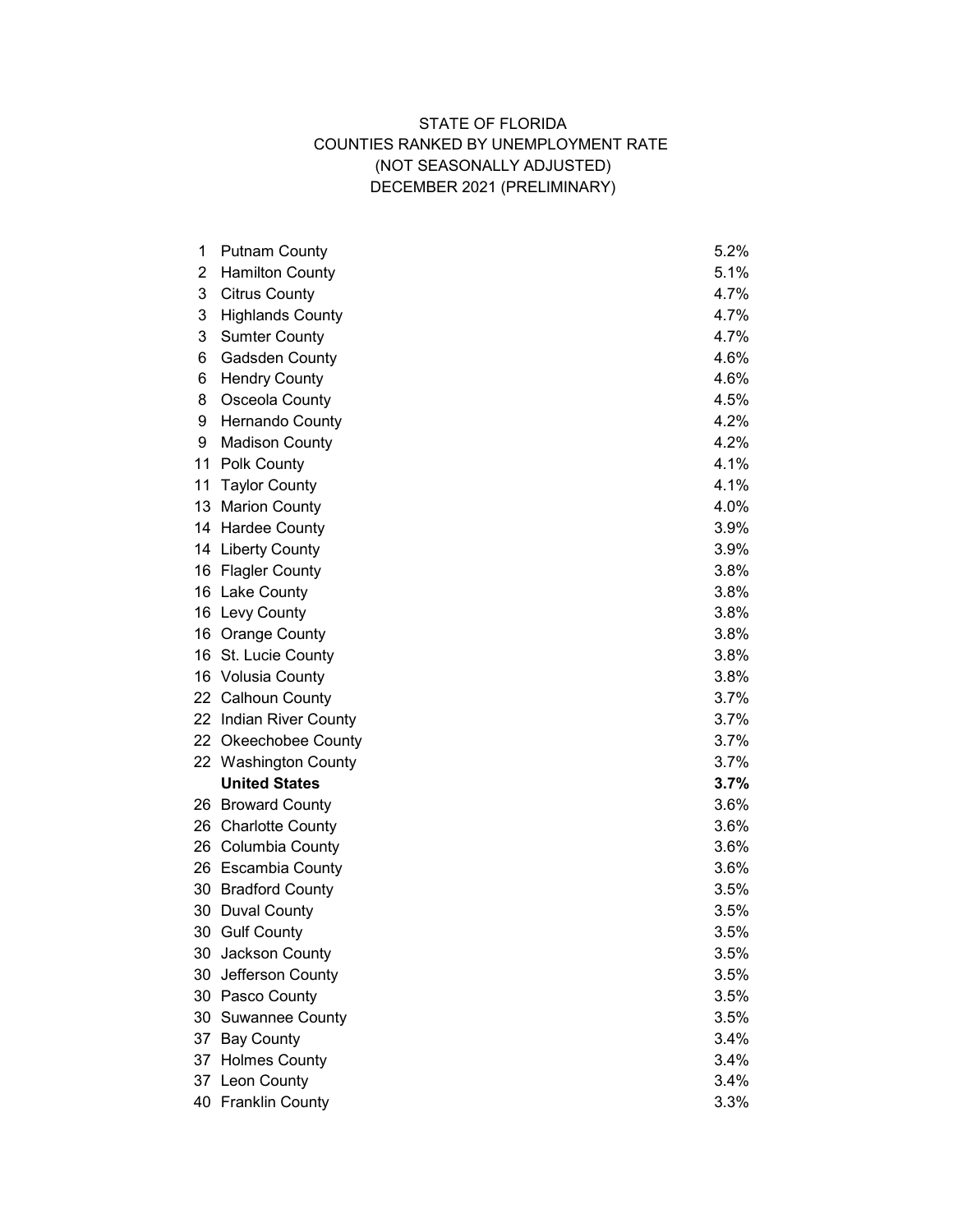## STATE OF FLORIDA COUNTIES RANKED BY UNEMPLOYMENT RATE (NOT SEASONALLY ADJUSTED) DECEMBER 2021 (PRELIMINARY)

| 40 | Lee County             | 3.3% |
|----|------------------------|------|
|    | 40 Palm Beach County   | 3.3% |
|    | 40 Seminole County     | 3.3% |
|    | 44 Brevard County      | 3.2% |
|    | 44 Dixie County        | 3.2% |
|    | 44 Gilchrist County    | 3.2% |
|    | 44 Hillsborough County | 3.2% |
|    | 44 Lafayette County    | 3.2% |
|    | <b>Florida</b>         | 3.2% |
|    | 49 Baker County        | 3.1% |
|    | 49 Glades County       | 3.1% |
| 49 | <b>Manatee County</b>  | 3.1% |
|    | 49 Pinellas County     | 3.1% |
|    | 49 Sarasota County     | 3.1% |
|    | 54 Alachua County      | 3.0% |
|    | 54 Union County        | 3.0% |
|    | 54 Walton County       | 3.0% |
|    | 57 Clay County         | 2.9% |
|    | 57 DeSoto County       | 2.9% |
|    | 57 Martin County       | 2.9% |
| 57 | Santa Rosa County      | 2.9% |
| 61 | Nassau County          | 2.8% |
|    | 61 Okaloosa County     | 2.8% |
|    | 61 Wakulla County      | 2.8% |
|    | 64 Collier County      | 2.7% |
|    | 65 St. Johns County    | 2.5% |
|    | 66 Monroe County       | 2.1% |
|    | 67 Miami-Dade County   | 1.4% |
|    |                        |      |

Source: U.S. Department of Labor, Bureau of Labor Statistics, Local Area Unemployment Statistics Program, in cooperation with the Florida Department of Economic Opportunity, Bureau of Workforce Statistics and Economic Research. Released: Friday, January 21, 2022

NOTE: All data are subject to revision.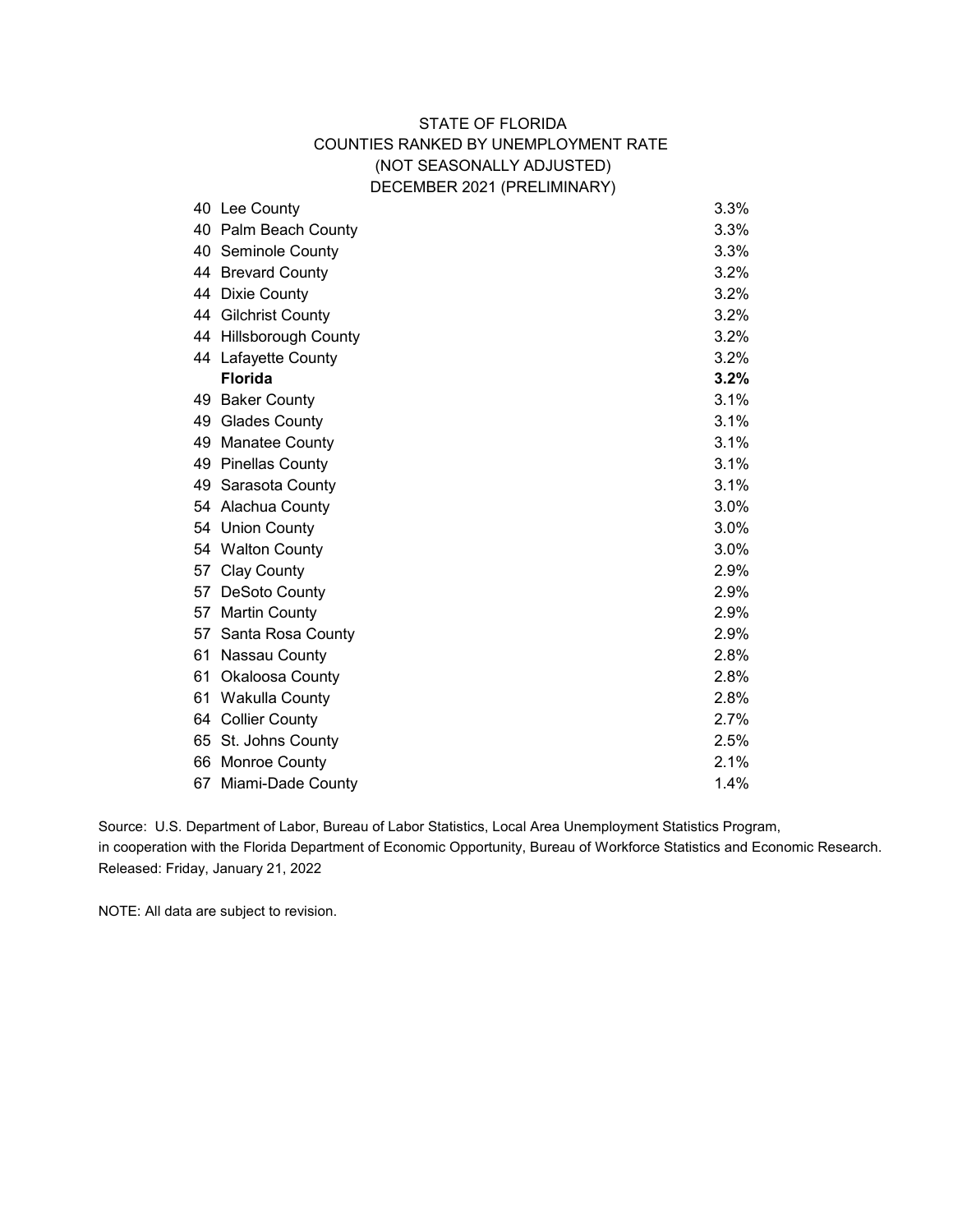## STATE OF FLORIDA METROPOLITAN STATISTICAL AREAS (MSAs) AND METROPOLITAN DIVISIONS (MDs) RANKED BY UNEMPLOYMENT RATE (NOT SEASONALLY ADJUSTED) DECEMBER 2021 (PRELIMINARY)

| 1  | Homosassa Springs MSA                            | 4.7% |
|----|--------------------------------------------------|------|
| 1  | Sebring MSA                                      | 4.7% |
| 1  | The Villages MSA                                 | 4.7% |
| 4  | Lakeland-Winter Haven MSA                        | 4.1% |
| 5  | Ocala MSA                                        | 4.0% |
| 6  | Deltona-Daytona Beach-Ormond Beach MSA           | 3.8% |
| 6  | Orlando-Kissimmee-Sanford MSA                    | 3.8% |
| 8  | Sebastian-Vero Beach MSA                         | 3.7% |
|    | <b>United States</b>                             | 3.7% |
| 9. | Fort Lauderdale-Pompano Beach-Deerfield Beach MD | 3.6% |
| 9  | Punta Gorda MSA                                  | 3.6% |
| 11 | Port St. Lucie MSA                               | 3.5% |
|    | 11 Tallahassee MSA                               | 3.5% |
| 13 | Panama City MSA                                  | 3.4% |
| 13 | Pensacola-Ferry Pass-Brent MSA                   | 3.4% |
| 15 | Cape Coral-Fort Myers MSA                        | 3.3% |
| 15 | Tampa-St. Petersburg-Clearwater MSA              | 3.3% |
|    | 15 West Palm Beach-Boca Raton-Delray Beach MD    | 3.3% |
|    | 18 Jacksonville MSA                              | 3.2% |
|    | 18 Palm Bay-Melbourne-Titusville MSA             | 3.2% |
|    | <b>Florida</b>                                   | 3.2% |
|    | 20 Gainesville MSA                               | 3.1% |
| 20 | North Port-Sarasota-Bradenton MSA                | 3.1% |
|    | 22 Crestview-Fort Walton Beach-Destin MSA        | 2.9% |
|    | 23 Naples-Immokalee-Marco Island MSA             | 2.7% |
|    | 24 Miami-Miami Beach-Kendall MD                  | 1.4% |

Released: Friday, January 21, 2022

NOTE: All data are subject to revision.